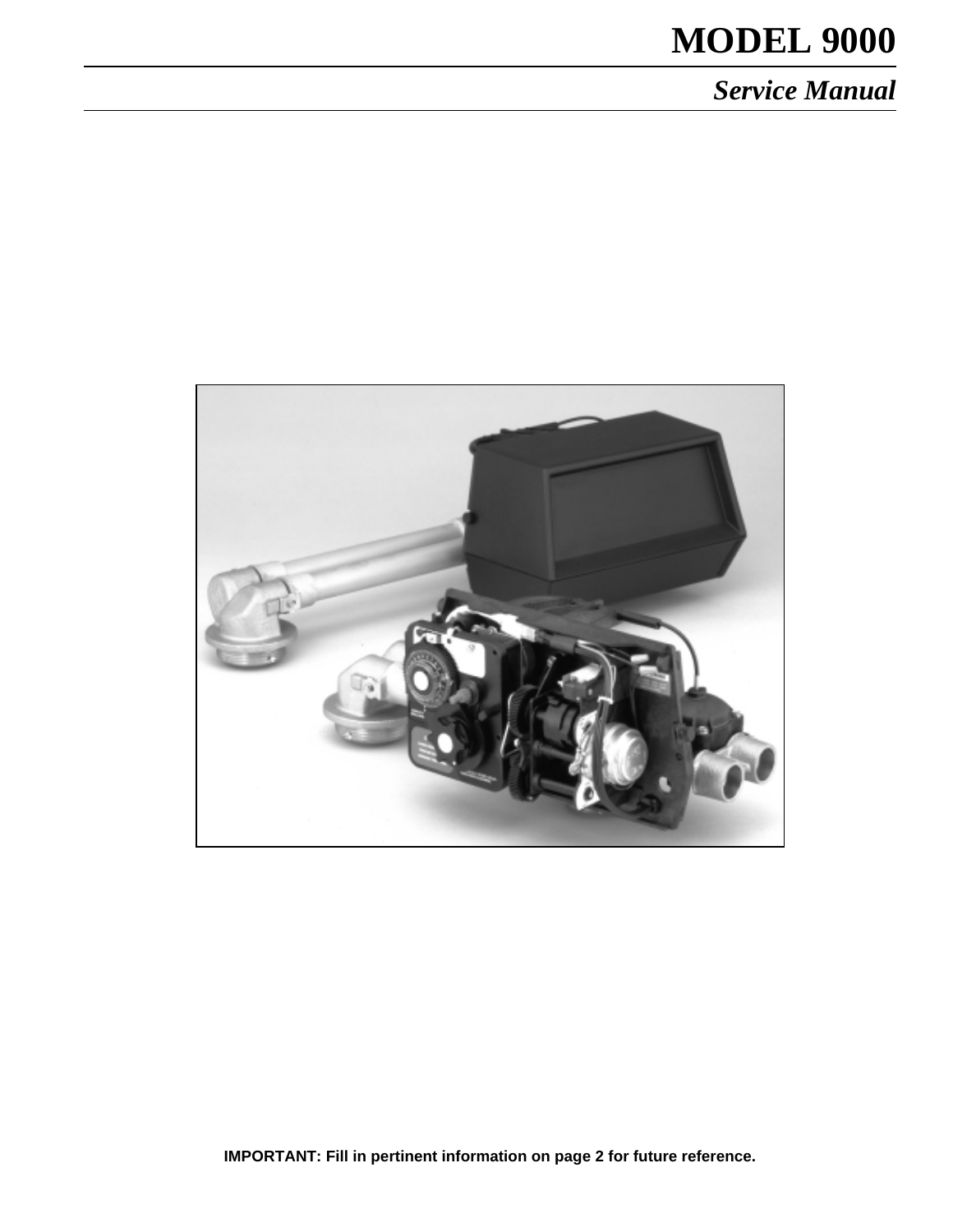## *Job Specification Sheet*

|          |    |     |                                            |  | MINERAL TANK SIZE DIA. ________HEIGHT____                                         |                                                                               |  |  |
|----------|----|-----|--------------------------------------------|--|-----------------------------------------------------------------------------------|-------------------------------------------------------------------------------|--|--|
| $^\star$ |    |     | <b>BRINE TANK SIZE &amp;</b>               |  |                                                                                   |                                                                               |  |  |
|          |    |     | 9000 CONTROL VALVE SPECIFICATIONS          |  |                                                                                   |                                                                               |  |  |
|          | 1. |     | Type of Timer                              |  |                                                                                   |                                                                               |  |  |
|          |    |     |                                            |  | A) 82 minute available regeneration time, 1/15 RPM                                |                                                                               |  |  |
|          |    | B). |                                            |  | 164 minute available regeneration time, 1/30 RPM                                  |                                                                               |  |  |
|          | 2. |     | Type of Meter (see page 23)                |  |                                                                                   |                                                                               |  |  |
|          |    |     | A) 3/4" meter                              |  | *Std. range 125 to 2,100 gal. setting<br>*Ext. range 625 to 10,625 gal. setting   |                                                                               |  |  |
|          |    |     | B) 1" meter                                |  | *Std. range 310 to 5,270 gal. setting<br>*Ext. range 1,550 to 26,350 gal. setting |                                                                               |  |  |
|          | 3. |     |                                            |  |                                                                                   | Meter Gallon Setting __________________________________gal. (see pages 6 & 7) |  |  |
|          | 4. |     | Regeneration Program Settings (see page 5) |  |                                                                                   |                                                                               |  |  |
|          |    |     |                                            |  |                                                                                   |                                                                               |  |  |
|          |    |     |                                            |  |                                                                                   |                                                                               |  |  |
|          |    |     |                                            |  |                                                                                   |                                                                               |  |  |
|          |    |     |                                            |  |                                                                                   |                                                                               |  |  |
|          | 5. |     |                                            |  | Drain Line Flow Control _________________________________gpm                      |                                                                               |  |  |
|          | 6. |     |                                            |  |                                                                                   |                                                                               |  |  |
|          | 7. |     | Injector Size                              |  |                                                                                   |                                                                               |  |  |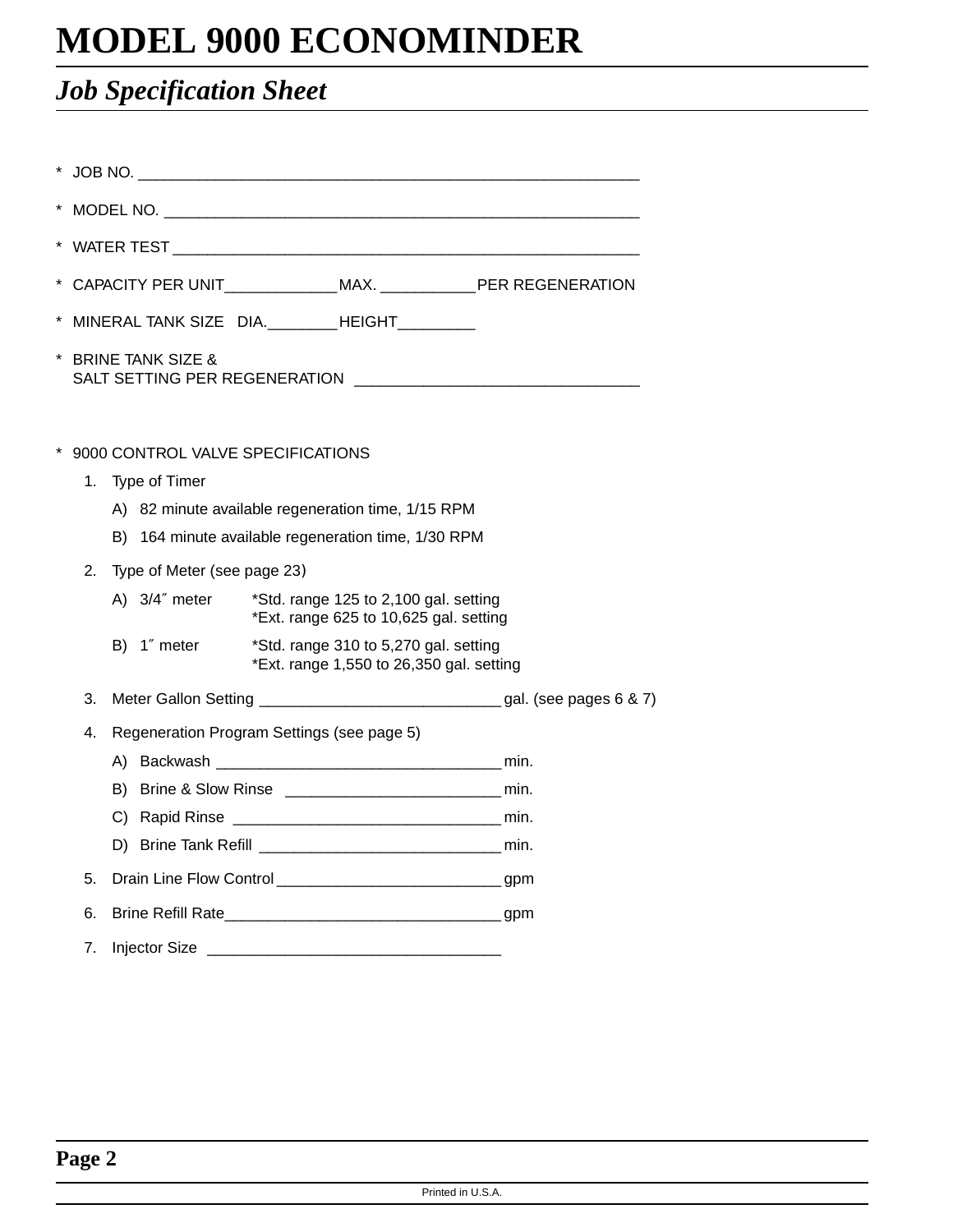## *General, Residential & Commercial Installation Check List*

**WATER PRESSURE:** A minimum of 25 pounds of water pressure is required for regeneration valve to operate effectively.

**ELECTRICAL FACILITIES:** A continuous 110 volt, 60 Hertz current supply is required. Make certain the current supply is always hot and cannot be turned off with another switch.

**EXISTING PLUMBING:** Condition of existing plumbing should be free from lime and iron buildup. Piping that is built up heavily with lime and/or iron should be replaced. If piping is clogged with iron, a separate iron filter unit should be installed ahead of the water softener.

**LOCATION OF SOFTENER AND DRAIN:** The softener should be located close to a drain.

**BY-PASS VALVES:** Always provide for the installation of a by-pass valve.

**CAUTION:** Water pressure is not to exceed 120 p.s.i., water temperature is not to exceed 110° F, and the unit cannot be subjected to freezing conditions.



#### **Installation and Start-Up Instructions**

- 1. Place the softener tank where you want to install the unit, making sure the tanks are level and on a firm base.
- 2. All plumbing should be done in accordance with local plumbing codes. The pipe size for the drain line should be minimum 1/2″. Overhead drains exceeding 4′ above unit require 3/4″ drain line.
- 3. Both tanks must be the same height and diameter and filled with equal amounts of media. The 1″ distributor tube (1.050 O.D.) should be cut flush with top of each tank.
- 4. Lubricate the distributor O-Ring seal and tank O-Ring seal with silicone lubricant. Place the main control valve on one tank and the tank adapter on the second tank.
- 5. NOTE: The 1″ copper tubing to interconnect the tanks must be soldered prior to assembly on the main control valve and tank adapter. There should be a minimum of 1″ distance between tanks on final assembly.
- 6. Solder joints near the drain must be done prior to connecting the Drain Line Flow Control fitting. Leave at least 6″ between the DLFC and solder joints when soldering. Failure to do this could cause damage to the drain module.
- 7. Teflon tape is the only sealant to be used on the drain fitting.
- 8. Make sure that the floor is clean beneath the salt storage tank and that it is level.
- 9. Place approximately 1″ of water above the grid plate (if used) in your salt tank. Salt may be placed in the unit at this time.
- 10. On units with a by-pass, place in by-pass position. Turn on the main water supply. Open a cold soft water tap nearby and let run a few minutes or until the system is free from foreign material (usually solder) that may have resulted from the installation.
- 11. Place the by-pass in service position and let water flow into the mineral tanks. When water flow stops, open a cold water tap nearby and let run until air pressure is relieved.
- 12. Electrical: All electrical connections must be connected according to codes. Plug unit into electrical outlet. **Do not insert meter cable** into the meter yet.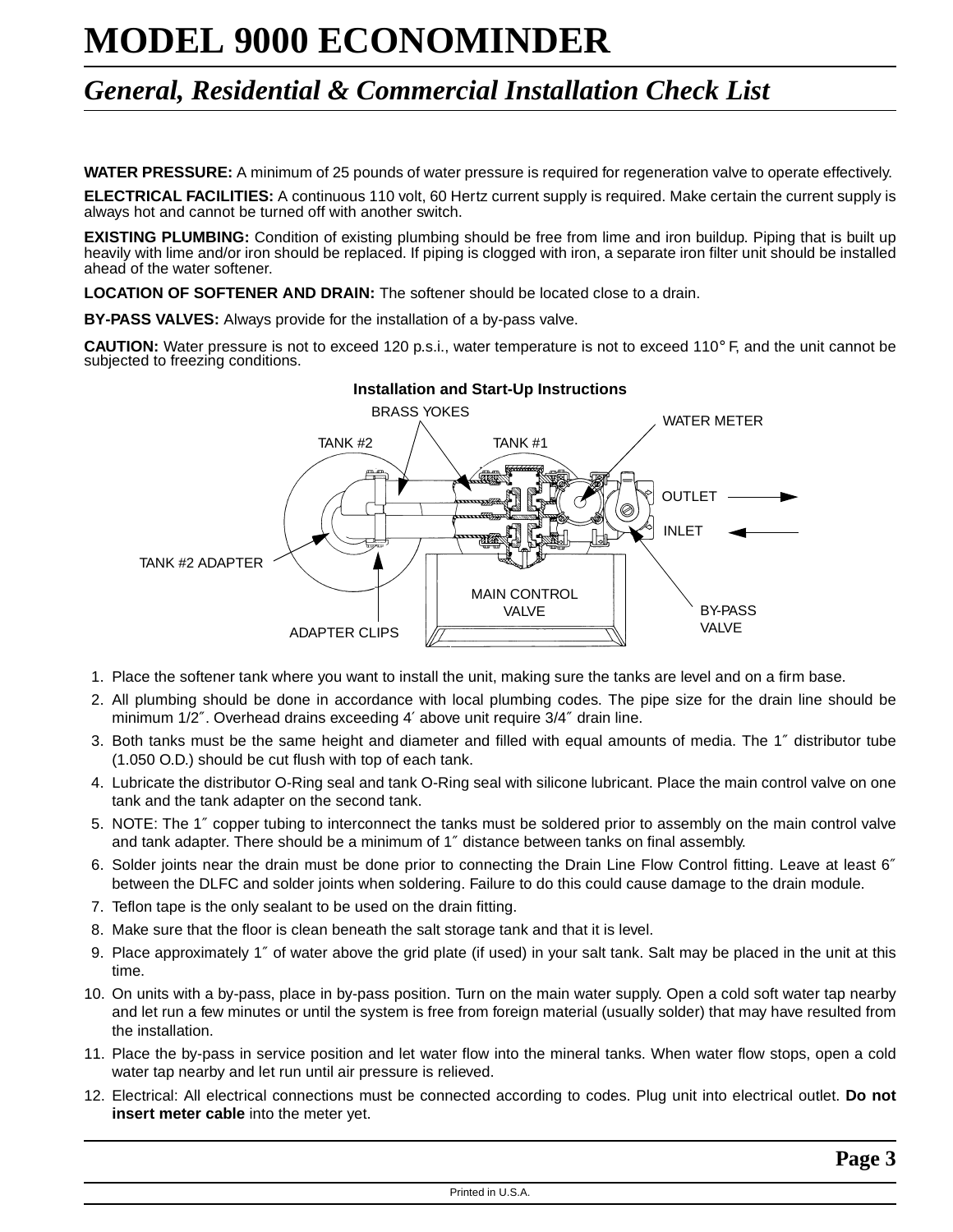## *General, Residential & Commercial Installation Check List (Cont'd.)*

13. Tank #1 has control valve.

Tank #2 has the adapter.

Look on the right side of the control valve, it has indicators which tells you which position the control valve is in during regeneration and which tank is IN SERVICE. Photo on the right indicates the valve is in the service position and tank #1 is supplying conditioned water. Tank #2 is on standby.





NOTE: Make sure the meter cable is not inserted in the meter dome. Swing the timer out to expose the program wheel Figure 2 (to swing timer out) grab onto the lower right corner of timer face Figure 1 and pull outward.

14. Cycle timer into backwash position. Turn manual knob (figure 1) so that the micro switch is riding on the 1st set of pins (figure 2). In this position the tanks will switch (lower piston) and the control valve will move to the backwash position (upper piston). You must wait until the positioning of upper and lower pistons has stopped before advancing the timer further. If advanced too fast the control will not home into the service position (it will not advance to any other position). To correct this, rotate the manual knob back to service and start again into backwash. **Note:** once valve has positioned itself into the backwash cycle, the homing circuit is locked in.

With all the air backwashed out, slowly cycle the timer to the brine position; rapid rinse; and brine tank refill. You must wait for the control drive motor to position itself in each cycle and stop, before advancing on to the next position.

Once back in the service position, cycle the control valve again into the backwash position. The tanks will switch again, and you will backwash the air head out of the other tank. Cycle the control back to the service position. Leave the timer in the open position.



#### **DO NOT INSERT METER CABLE YET.**

NOTE: 2 motors are available, 1/15 RPM will have a 82 min. reg. time available.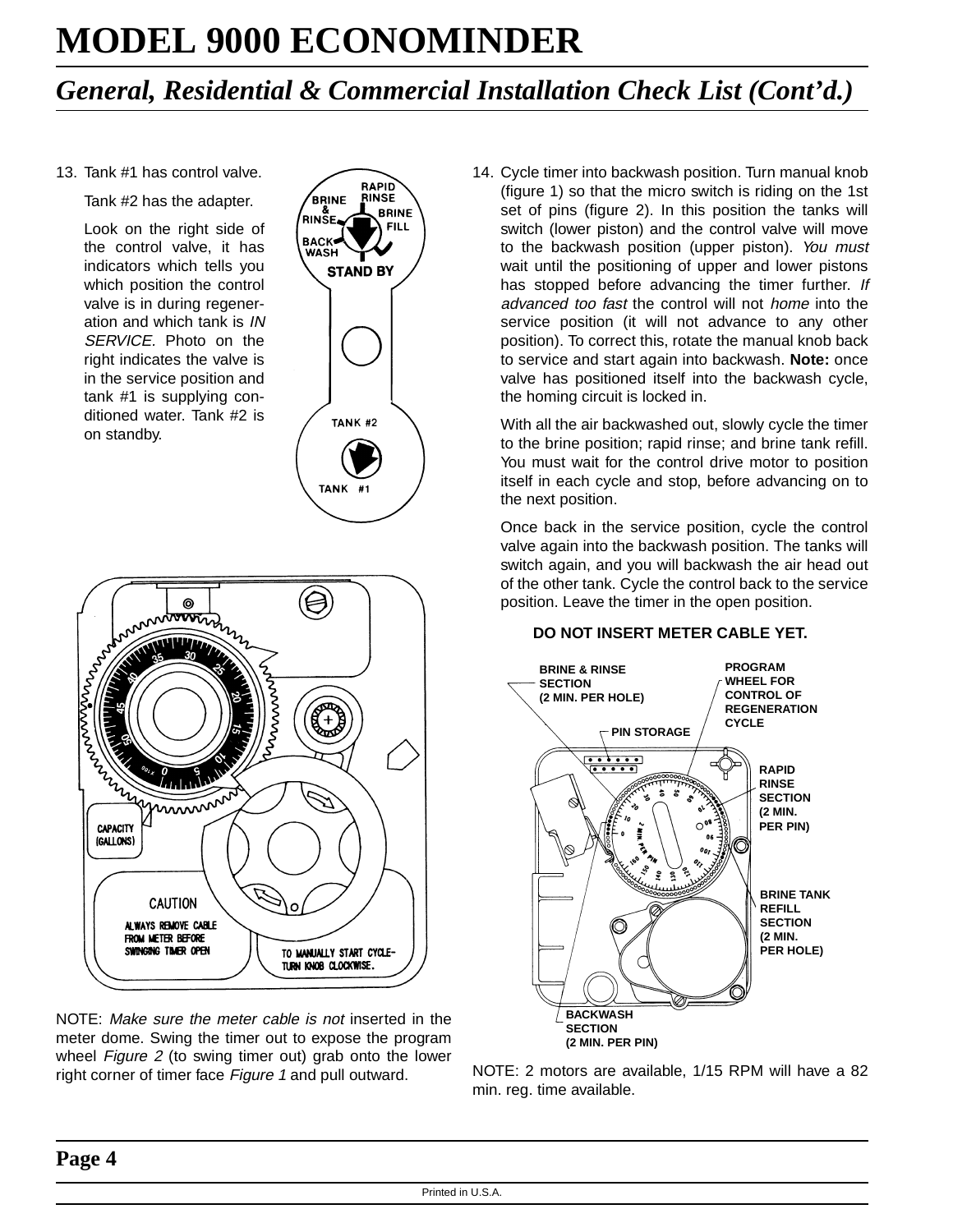## *Regeneration Cycle Program Setting Procedure*

## *(Brine Tank Refill Separate From Rapid Rinse)*

#### **How To Set The Regeneration Cycle Program:**

The regeneration cycle program on your water conditioner has been factory preset, however, portions of the cycle or program may be lengthened or shortened in time to suit local conditions.

To expose cycle program wheel, grasp timer in lower right hand corner and pull, releasing snap retainer and swinging timer to the left. Meter cable *must* be removed from meter dome before opening timer.

To change the regeneration cycle program, the program wheel must be removed. Grasp program wheel and squeeze protruding lugs towards center, lift program wheel off timer. (Switch arms may require movement to facilitate removal.)

Return timer to closed position engaging snap retainer in back plate. Make certain all electrical wires locate above snap retainer post.

#### **How To Change The Length Of The Backwash Time:**

The program wheel as shown in the drawing is in the service position. As you look at the numbered side of the program wheel, the group of pins starting at zero determines the length of time your unit will backwash.

FOR EXAMPLE: If there are six pins in this section, the time of backwash will be 12 min. (2 min. per pin). To change the length of backwash time, add or remove pins as required. The number of pins times two equals the backwash time in minutes.

#### **How To Change The Length Of Brine And Rinse Time:**

The group of holes between the last pin in the backwash section and the second group of pins determines the length of time that your unit will brine and rinse. (2 min. per hole.)

To change the length of brine and rinse time, move the rapid rinse group of pins to give more or fewer holes in the brine and rinse section. Number of holes times two equals brine and rinse time in minutes.

#### **How To Change The Length Of Rapid Rinse:**

The second group of pins on the program wheel determines the length of time that your water conditioner will rapid rinse. (2 min. per pin.)

To change the length of rapid rinse time, add or remove pins at the higher numbered end of this section as required. The number of pins times two equals the rapid rinse time in minutes.



NOTE: Program wheels having 0 to 82 min. cycle times, use "1" min. per pin or hole to set regeneration times. The layout of pins and holes on the program wheel follow the same procedure as on this page.

#### **How To Change The Length Of Brine Tank Refill Time:**

The second group of holes on the program wheel determines the length of time that your water conditioner will refill the brine tank (2 min. per hole.)

To change the length of refill time, move the two pins at the end of the second group of holes as required.

The regeneration cycle is complete when the outer microswitch is tripped by the two pin set at end of the brine tank refill section. The program wheel, however, will continue to rotate until the inner micro-switch drops into the notch on the program wheel. See page 6 for salt setting calculations, and page 24 for general timer settings.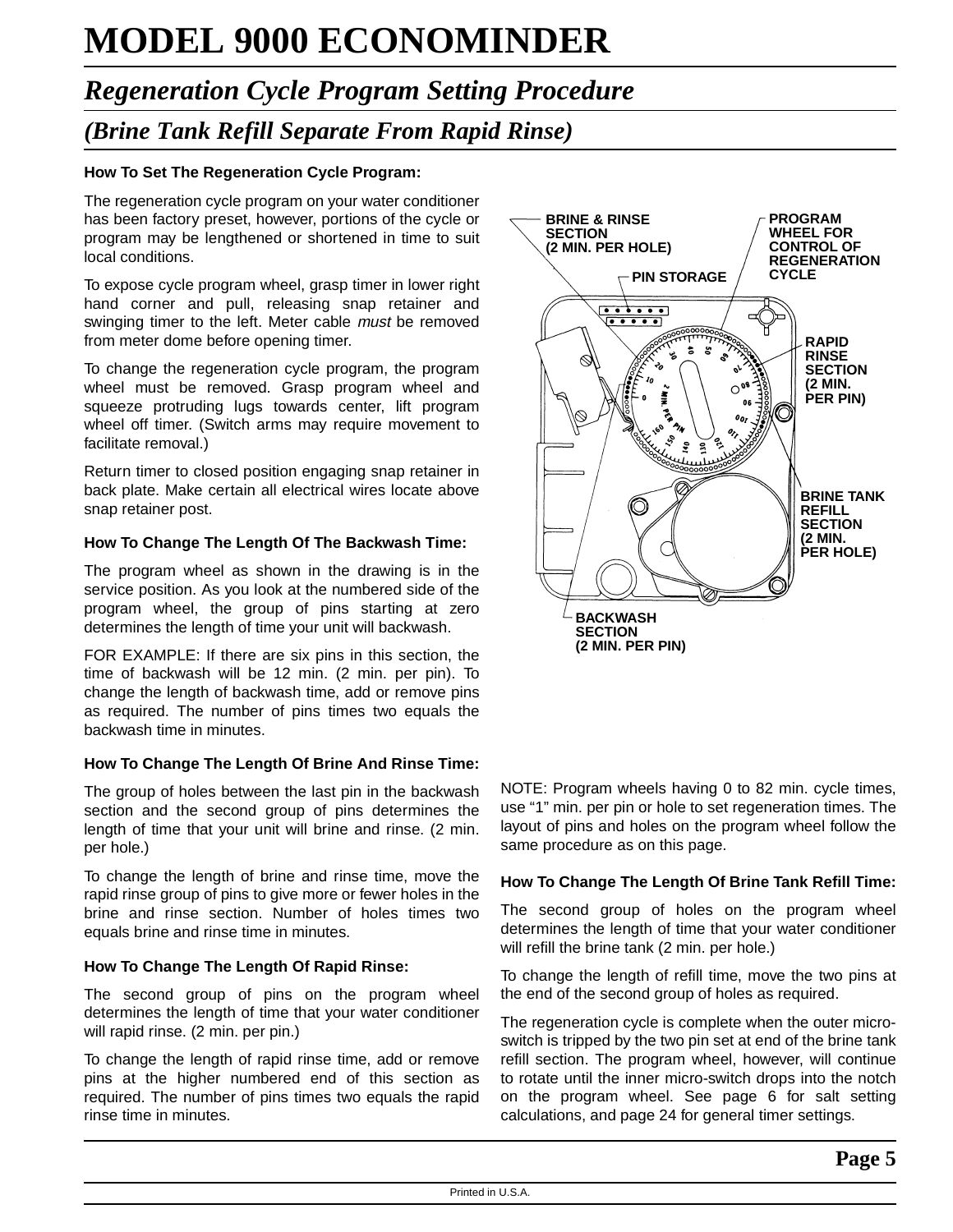### *Time Brine Refill & Meter Setting Procedure*

#### **PROGRAMMING**

- 1. Your control valve has been factory set for backwash; brine and slow rinse; rapid rinse and brine tank fill times. See the control valve specification sheet (pg. 24). Any of these times can be changed by repositioning the pins and holes or adding more pins (see pg. 5). Note that two different speed timer motors are used, one allows for an 82 minute maximum regeneration time (each pin or hole = 1 min.). The other allows for 164 minute maximum regeneration time (each pin or hole  $= 2$  min.).
- 2. The 9000 Control has a separate brine tank fill cycle. Your desired salt setting must be calculated, using the blue (.25 gpm) or black (.5 gpm) or red (1.0 gpm) rate of refill (in gpm) times your timer setting. Then using one gallon of fresh water dissolving approximately 3 lbs. salt, calculate your refill time.
	- ie: A desired 9 lb. salt setting: The unit has a .5 gpm refill rate, we will need a 3 gallon fill. (3 gal. x 3 lb./gal. = 9 lb. salt). The timer refill section would have to be set at 6 minutes. (6 min x  $.5$  gpm = 3 gal. fill)
	- **Note:** There always must be 2 pins at the end of your refill time. This is to stop the fill cycle. With your regeneration times now set, place timer back to its original position, making sure the lower right hand corner snaps back into the backplate and the meter cable slides through the backplate and does not bind.

#### 3. **Setting the gallon wheel**

Knowing the amount of resin you have in each tank and your salt setting per regeneration, calculate the gallons available, using the following capacities as a guide:

|                     | <b>One Cubic Foot of Resin</b>    |                                  |
|---------------------|-----------------------------------|----------------------------------|
|                     | <b>Salt Setting at</b>            | <b>Capacity per Regeneration</b> |
|                     | 15 lb                             | 30,000 grains                    |
|                     | 10 lb                             | 27,000 grains                    |
|                     | 8 <sub>lb</sub>                   | 24,000 grains                    |
|                     | 6 lb                              | $20,000$ grains                  |
| Gallons available = | <b>Capacity per Regeneration.</b> |                                  |
|                     | Compensated Hardness of $H_2O$    |                                  |

ie: 24 grain water; each tank having 1 cubic foot of resin and salted at 8 lb. of salt, yielding a usable 24,000 grain capacity: 1,000 gallons available =  $24,000$  gr. capacity

24 gr. water

#### **DO NOT SET THIS FIGURE - GO TO STEP 4**

- 3. Since the 9000 Valve regenerates with soft water from the other tank, you must subtract the water used for regeneration. Take each of your regeneration cycles and calculate the water used. (Use the injector Slow Rinse rate chart supplied, see pg. 24.)
	- ie: Unit is set up for a 10 tank having 2.4 gpm backwash, #1 injector, .5 gpm refill, timer set up for 8 min. backwash, 54 min. brine and rinse, 6 min. rapid rinse, 6 min. brine tank fill.

| A. Backwash - 8 mins. x 2.4 gpm = | 19.2 gallons |
|-----------------------------------|--------------|
|                                   |              |

- B. Brine and Rinse 54 mins.  $x$  .33 gpm = 17.8 gallons (See injector chart slow rinse flow, pg. 23)
- C. Rapid Rinse 6 mins. x 2.4 gpm =  $14.4$  gallons
- D. Brine Tank Fill 6 mins.  $x .5$  gpm =  $3.0$  gallons

Total Regeneration Water = 54.4 gallons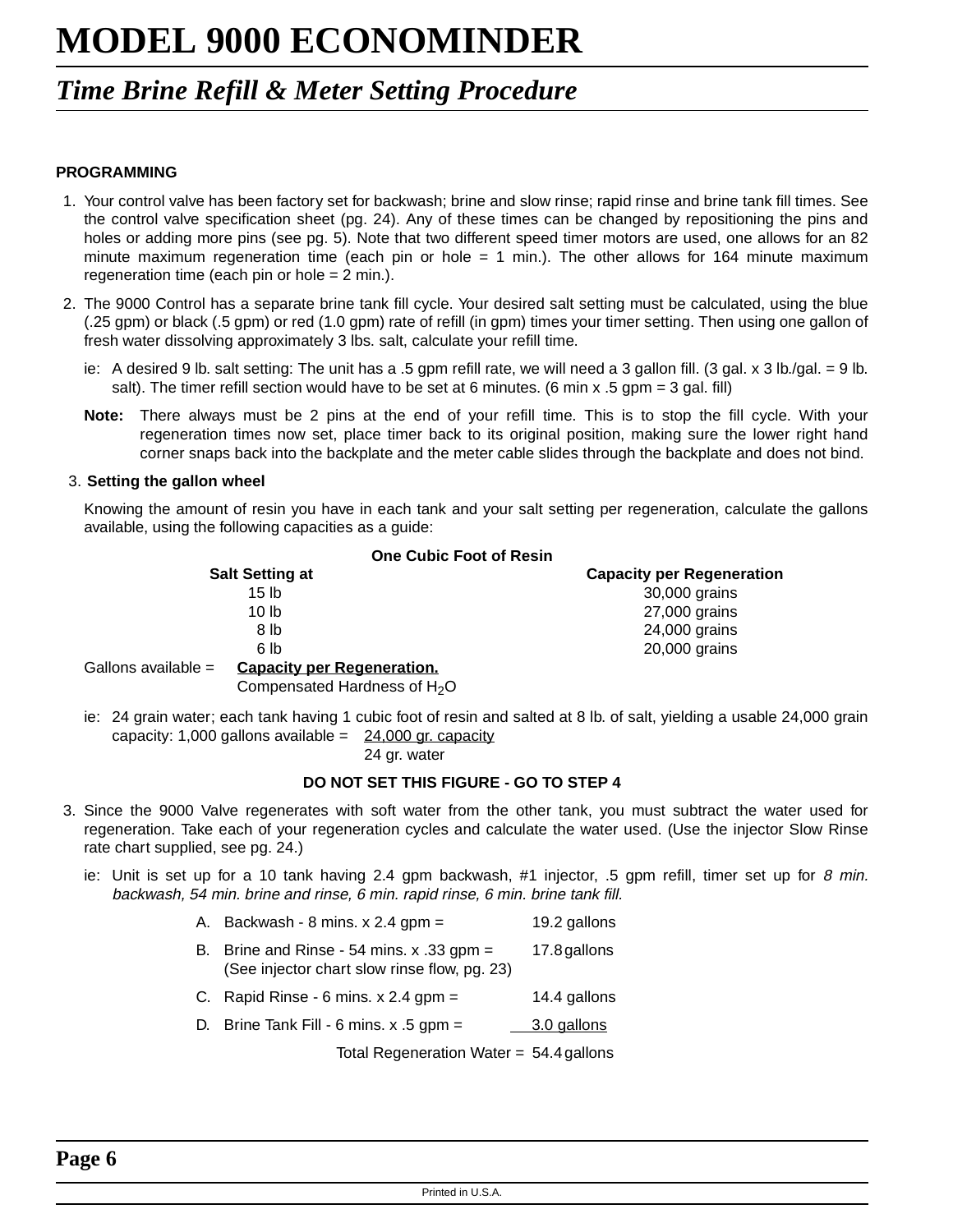### *Time Brine Refill & Meter Setting Procedure (Cont'd.)*

If we have 1000 gallons available from Step 3, we want to subtract the regeneration water used from the total water available.

1000 gallons available - 55. gallons used = 945 gallons setting (in regeneration)

- 4. **NOW** set Meter wheel at approximately 950 gallons. Lift the inner dial of the meter program wheel so that you can rotate it freely. Position the white dot opposite the 950 gallon setting (see diag. below).
	- **NOTE:** There is a slight delay time from the time the meter zero's out and when the cycle starts. Units using the 1/ 15 rpm motor, 82 minute regeneration time available (tanks 6" thru 12") have a 9 minute delay. Units using the 1/30 rpm motor, 180 minute regeneration time available (tanks 13" and larger) have an 18 minute delay. Typically on residential equipment this delay period is not critical. On commercial applications, this must be taken into consideration and continuous flows for 9 minutes or 18 minutes should be subtracted from water available.
	- **NOW** 1. Insert Meter cable into Meter.
		- 2. Check Bypass.
		- 3. Plug unit in.

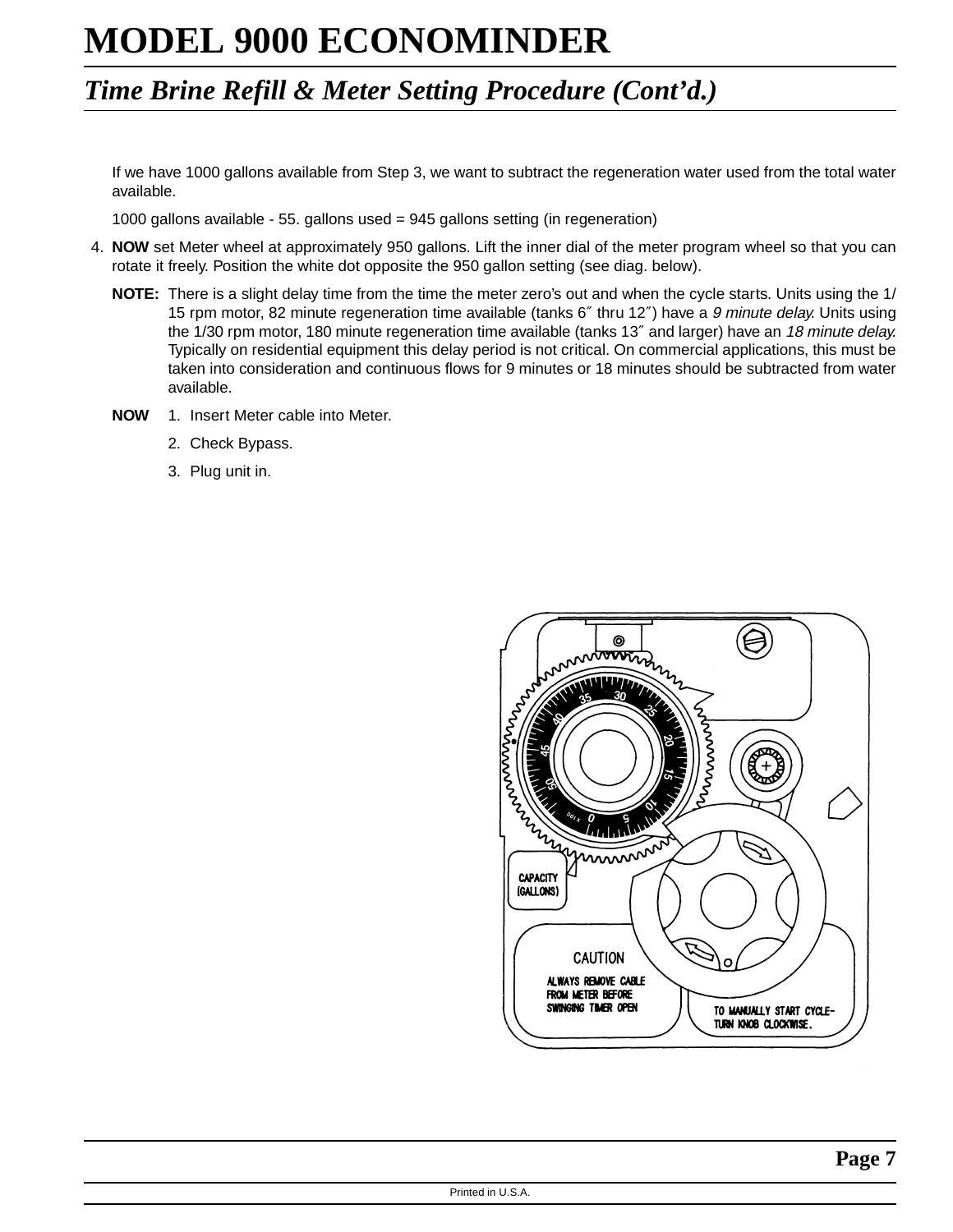

#### **1 - SERVICE POSITION**

Hard water enters the unit at the valve inlet, flows around the lower piston, and down through the mineral in the first tank. Conditioned water enters the center tube through the bottom distributor, flows up through the center tube, around the lower piston, through the meter, and out the valve outlet. The second mineral tank is regenerated and on standby.



#### **2 - TANKS SWITCHING (the meter has initiated a regeneration)**

Hard water enters the unit at the valve inlet, flows around the lower piston, through the pipe leading to the second mineral tank, and down through the mineral in the second tank. Conditioned water enters the center tube of the second tank through the bottom distributor, flows up through the center tube, through the pipe leading back to the main valve, around the lower piston, through the meter, and out the valve outlet. The depleted first mineral tank is out of the flow path, and ready for regeneration.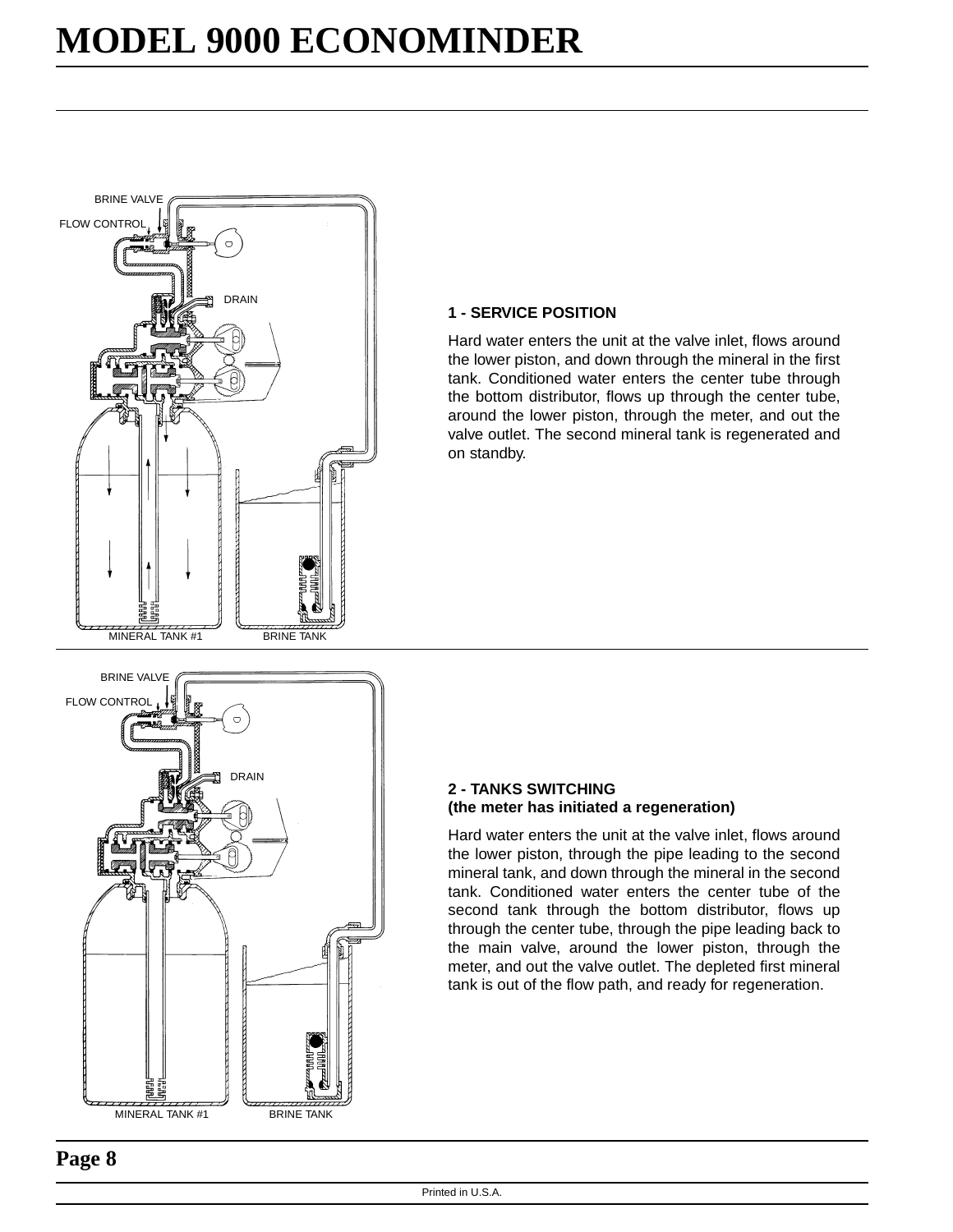

#### **3 - BACKWASH**

Conditioned water from the second mineral tank flows around the lower piston, around the upper piston, through the center of the lower piston, down the center tube, up through the mineral, around the upper piston, and out the drain line.



#### **4 - BRINE DRAW**

Conditioned water from the second mineral tank flows around the lower piston, around the upper piston, into the injector housing, and down through the nozzle and throat to draw brine from the brine tank. Brine flows around the upper piston, down through the mineral, into the center tube through the bottom distributor, up the center tube, through the center of the lower piston, through the center of the upper piston, and out through the drain line.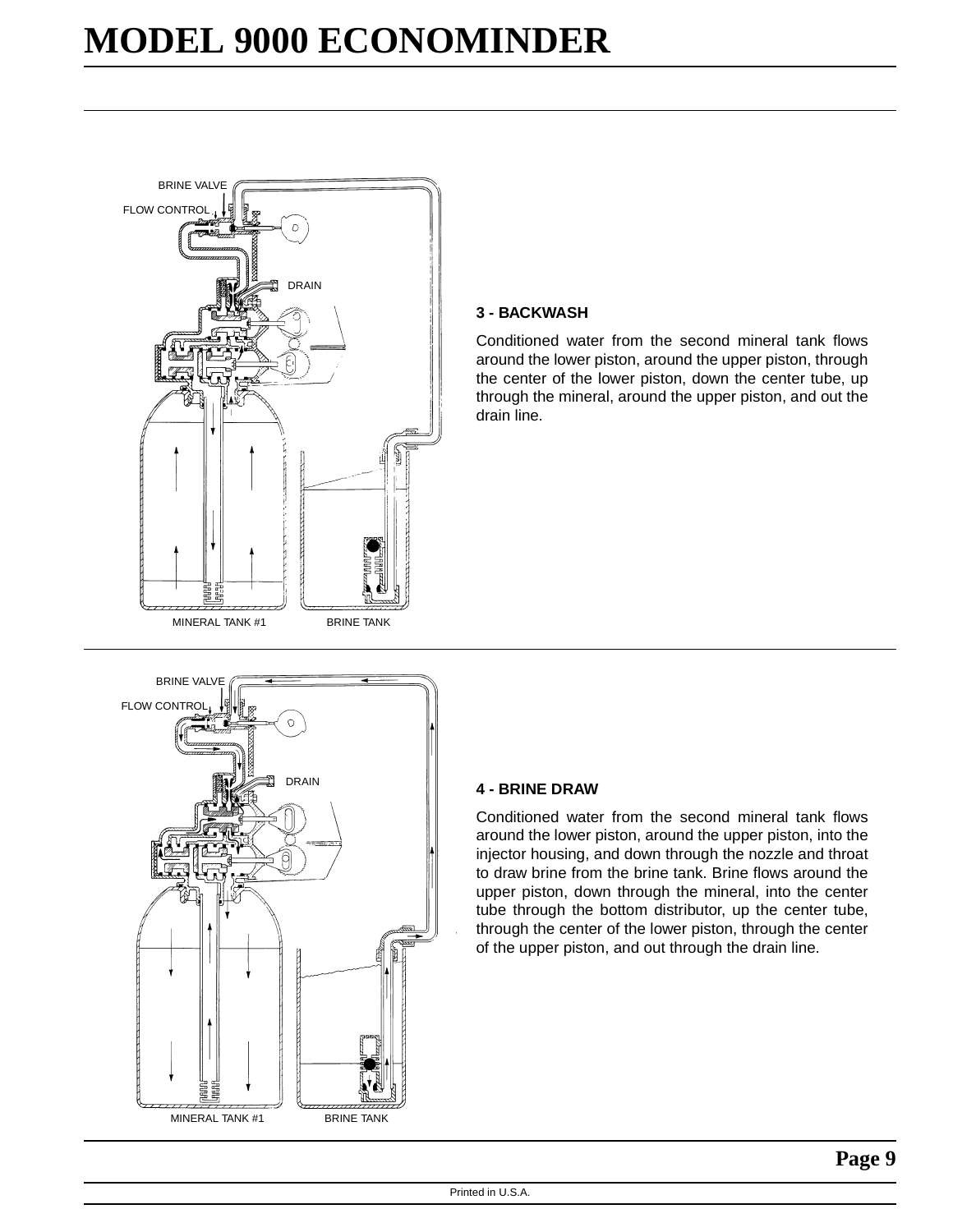

#### **5 - SLOW RINSE**

Conditioned water from the second mineral tank flows around the lower piston, around the upper piston, into the injector housing, down through the nozzle and throat, around the upper piston, down through the mineral, into the center tube through the bottom distributor, up the center tube, through the center of the lower piston, through the center of the upper piston, and out through the drain line.



#### **6 - RAPID RINSE**

Conditioned water from the second mineral tank flows around the lower piston, around the upper piston, and down through the mineral in the first tank. Rinse water from the mineral bed enters the center tube through the bottom distributor, flows up the center tube, through the center of the lower piston, through the center of the upper piston, and out through the drain line.

#### **Page 10**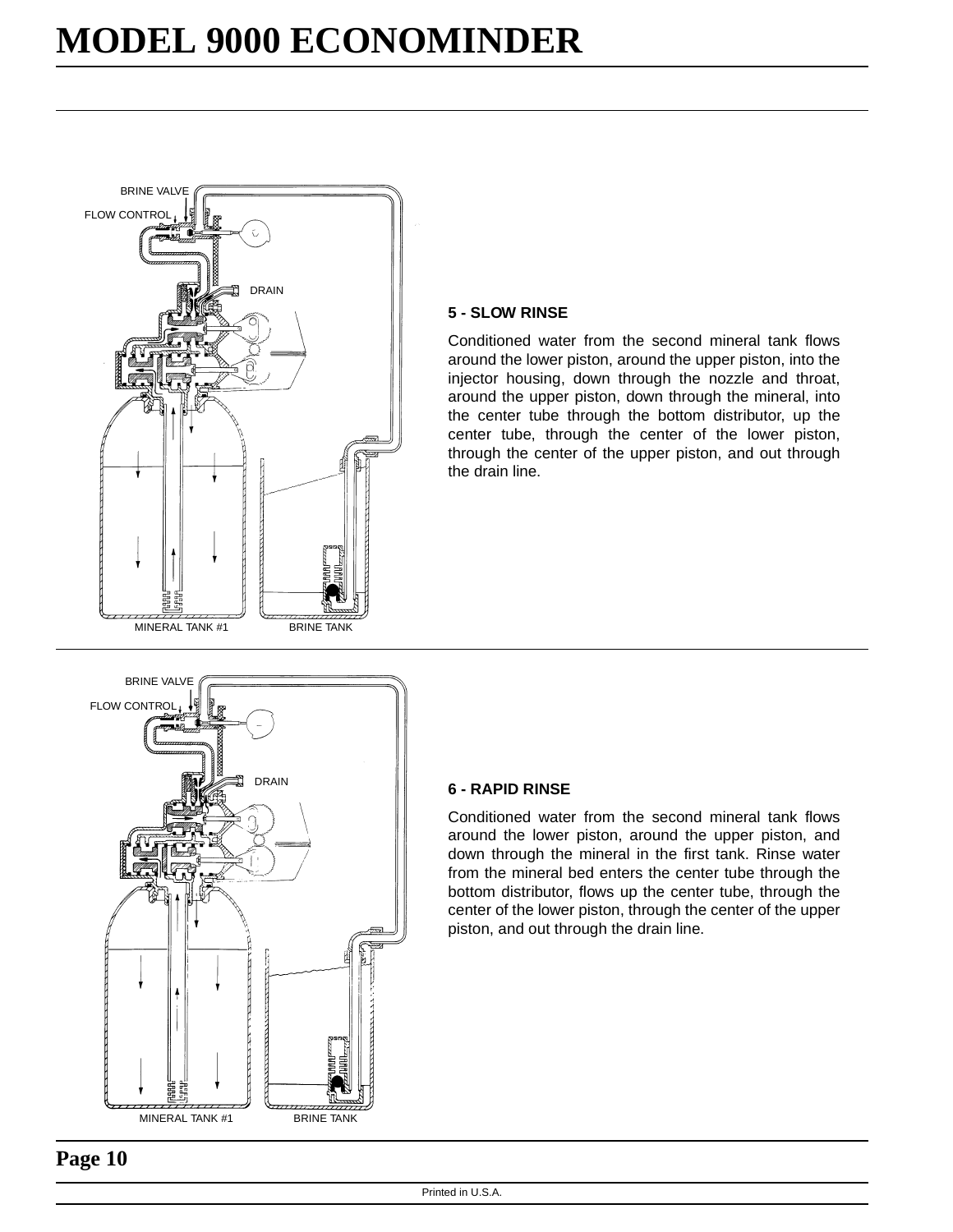

#### **7 - BRINE TANK FILL POSITION**

Conditioned water from the second mineral tank flows around the lower piston, around the upper piston, into the injector housing, through the brine line flow control, through the brine valve, and into to brine tank. No water flows through the first mineral tank.



#### **8 - SERVICE (TANKS SWITCHED)**

Hard water enters the unit at the valve inlet, flows around the lower piston, through the pipe leading to the second mineral tank, and down through the mineral in the second tank. Conditioned water enters the center tube of the second tank through the bottom distributor, flows up through the center tube, through the pipe leading back to the main valve, around the lower piston, through the meter, and out the valve outlet. The regenerated first mineral tank is out of the flow path, and ready for use when the second mineral tank becomes depleted.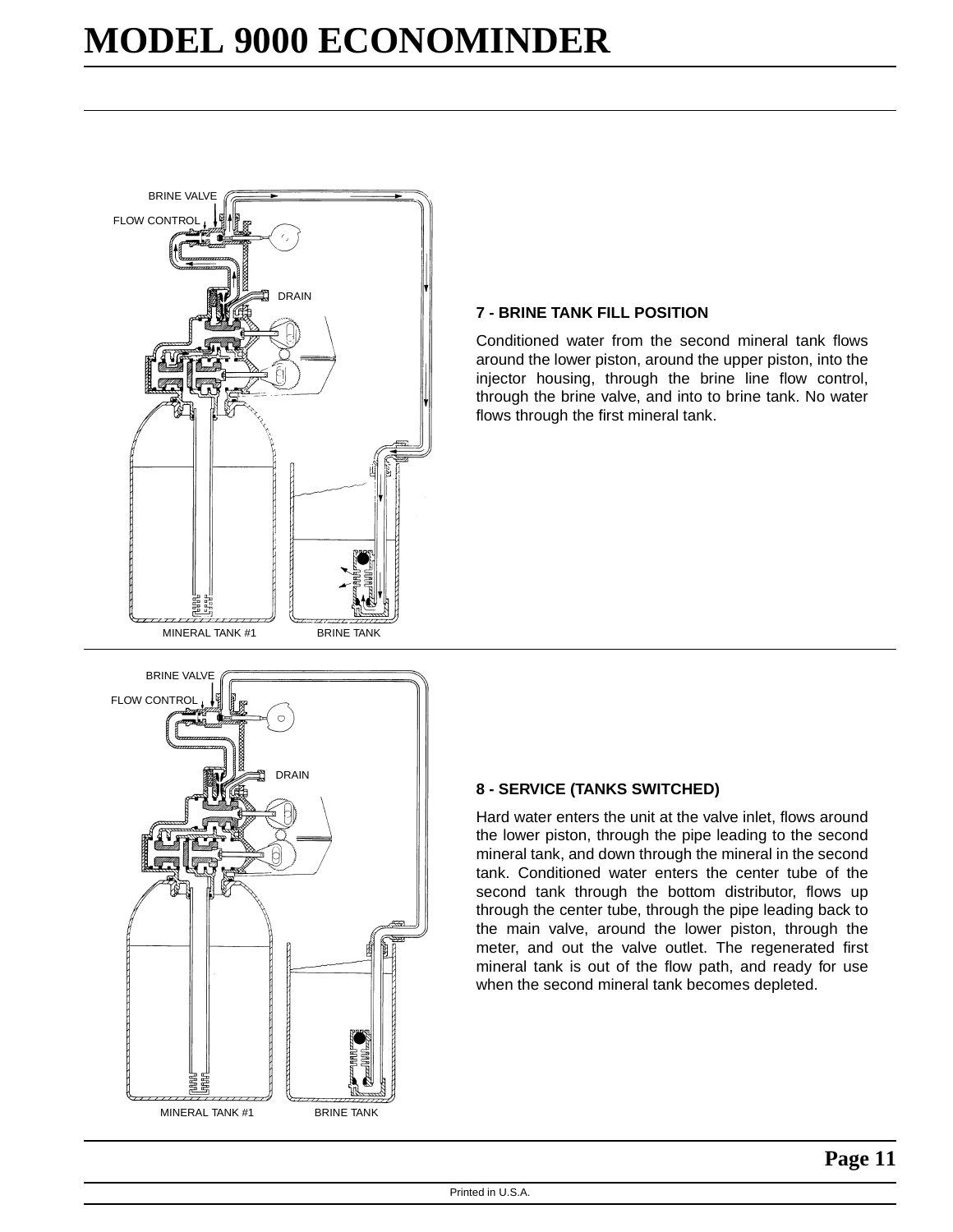## *Drive Assembly*

## *(See opposite page for parts list)*

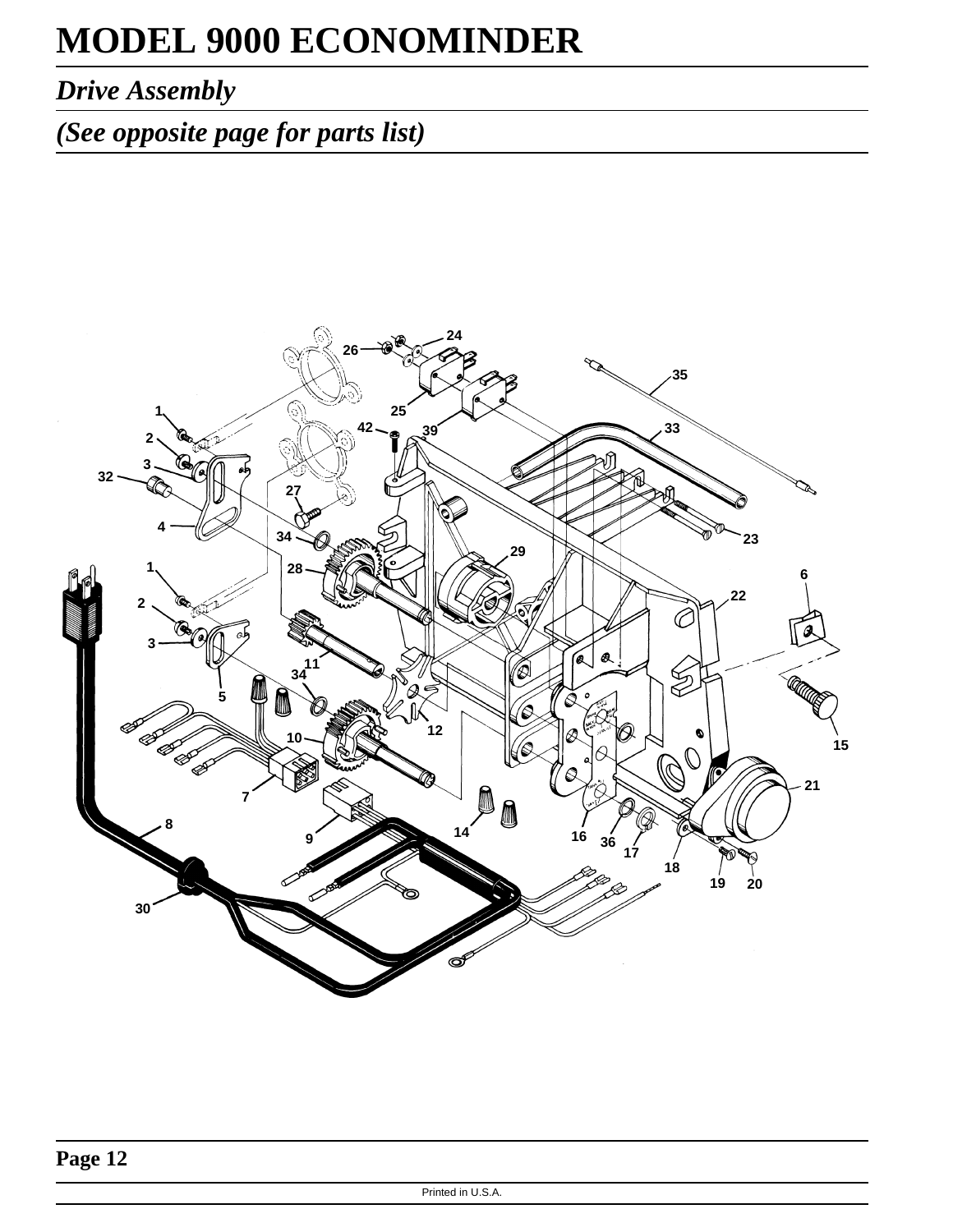## *Drive Assembly*

## *Parts List*

| 10  1  15134  Drive Gear, Assembly, Lower<br>12  1  14896  Geneva Wheel<br>14  4  12681  Wire Connector<br>15  2  19367  Cover Screw Assembly<br>17  2  14917  Retaining Ring<br>19  1  14430  Screw, Hex Washer #6<br>20  2  13602  Screw, Round Hd #6-32<br>21  1  18739  Drive Motor - 220V., 50 Hz<br>1  18738  Drive Motor - 120V., 60 Hz<br>1  18737  Drive Motor 24V., 50-60 Hz<br>23  2  15172  Screw, Flat Hd #4-40<br>24  2  10340  Washer, Lock #4<br>25  1  10218  Micro Switch<br>26  2  10339  Nut, Hex #4-40<br>27 7  15331  Screw, Hex Washer #10-24<br>29  1  15132  Triple Cam<br>30  1  13547  Strain Relief<br>31  1  15810  Retaining Ring, Drive Gear (not shown)<br>32  1  15323  Guide Pin Upper Piston Rod Link<br>33  1  15368  Cable Guide<br>34  2  15372  Washer, Thrust<br>35  1  15216  Meter Cable Assy. - 1" Meter<br>1  15425  Meter Cable Assy. - 3/4" Meter<br>36 2  15692  Spacer<br>37  1  10302  Insulator (not shown)<br>39  1  16433  Micro Switch, Program<br>40  1  18699-XX  Cover, Top (Now Shown)<br>41  1  14779-XX  Cover, Bottom (Not Shown)<br>1  19291-020 Cover, 1 Piece, Black<br>42  2  15173  Screw | Item No. | Quantity | Part No. | <b>Description</b> |
|------------------------------------------------------------------------------------------------------------------------------------------------------------------------------------------------------------------------------------------------------------------------------------------------------------------------------------------------------------------------------------------------------------------------------------------------------------------------------------------------------------------------------------------------------------------------------------------------------------------------------------------------------------------------------------------------------------------------------------------------------------------------------------------------------------------------------------------------------------------------------------------------------------------------------------------------------------------------------------------------------------------------------------------------------------------------------------------------------------------------------------------------------------|----------|----------|----------|--------------------|
|                                                                                                                                                                                                                                                                                                                                                                                                                                                                                                                                                                                                                                                                                                                                                                                                                                                                                                                                                                                                                                                                                                                                                            |          |          |          |                    |
|                                                                                                                                                                                                                                                                                                                                                                                                                                                                                                                                                                                                                                                                                                                                                                                                                                                                                                                                                                                                                                                                                                                                                            |          |          |          |                    |
|                                                                                                                                                                                                                                                                                                                                                                                                                                                                                                                                                                                                                                                                                                                                                                                                                                                                                                                                                                                                                                                                                                                                                            |          |          |          |                    |
|                                                                                                                                                                                                                                                                                                                                                                                                                                                                                                                                                                                                                                                                                                                                                                                                                                                                                                                                                                                                                                                                                                                                                            |          |          |          |                    |
|                                                                                                                                                                                                                                                                                                                                                                                                                                                                                                                                                                                                                                                                                                                                                                                                                                                                                                                                                                                                                                                                                                                                                            |          |          |          |                    |
|                                                                                                                                                                                                                                                                                                                                                                                                                                                                                                                                                                                                                                                                                                                                                                                                                                                                                                                                                                                                                                                                                                                                                            |          |          |          |                    |
|                                                                                                                                                                                                                                                                                                                                                                                                                                                                                                                                                                                                                                                                                                                                                                                                                                                                                                                                                                                                                                                                                                                                                            |          |          |          |                    |
|                                                                                                                                                                                                                                                                                                                                                                                                                                                                                                                                                                                                                                                                                                                                                                                                                                                                                                                                                                                                                                                                                                                                                            |          |          |          |                    |
|                                                                                                                                                                                                                                                                                                                                                                                                                                                                                                                                                                                                                                                                                                                                                                                                                                                                                                                                                                                                                                                                                                                                                            |          |          |          |                    |
|                                                                                                                                                                                                                                                                                                                                                                                                                                                                                                                                                                                                                                                                                                                                                                                                                                                                                                                                                                                                                                                                                                                                                            |          |          |          |                    |
|                                                                                                                                                                                                                                                                                                                                                                                                                                                                                                                                                                                                                                                                                                                                                                                                                                                                                                                                                                                                                                                                                                                                                            |          |          |          |                    |
|                                                                                                                                                                                                                                                                                                                                                                                                                                                                                                                                                                                                                                                                                                                                                                                                                                                                                                                                                                                                                                                                                                                                                            |          |          |          |                    |
|                                                                                                                                                                                                                                                                                                                                                                                                                                                                                                                                                                                                                                                                                                                                                                                                                                                                                                                                                                                                                                                                                                                                                            |          |          |          |                    |
|                                                                                                                                                                                                                                                                                                                                                                                                                                                                                                                                                                                                                                                                                                                                                                                                                                                                                                                                                                                                                                                                                                                                                            |          |          |          |                    |
|                                                                                                                                                                                                                                                                                                                                                                                                                                                                                                                                                                                                                                                                                                                                                                                                                                                                                                                                                                                                                                                                                                                                                            |          |          |          |                    |
|                                                                                                                                                                                                                                                                                                                                                                                                                                                                                                                                                                                                                                                                                                                                                                                                                                                                                                                                                                                                                                                                                                                                                            |          |          |          |                    |
|                                                                                                                                                                                                                                                                                                                                                                                                                                                                                                                                                                                                                                                                                                                                                                                                                                                                                                                                                                                                                                                                                                                                                            |          |          |          |                    |
|                                                                                                                                                                                                                                                                                                                                                                                                                                                                                                                                                                                                                                                                                                                                                                                                                                                                                                                                                                                                                                                                                                                                                            |          |          |          |                    |
|                                                                                                                                                                                                                                                                                                                                                                                                                                                                                                                                                                                                                                                                                                                                                                                                                                                                                                                                                                                                                                                                                                                                                            |          |          |          |                    |
|                                                                                                                                                                                                                                                                                                                                                                                                                                                                                                                                                                                                                                                                                                                                                                                                                                                                                                                                                                                                                                                                                                                                                            |          |          |          |                    |
|                                                                                                                                                                                                                                                                                                                                                                                                                                                                                                                                                                                                                                                                                                                                                                                                                                                                                                                                                                                                                                                                                                                                                            |          |          |          |                    |
|                                                                                                                                                                                                                                                                                                                                                                                                                                                                                                                                                                                                                                                                                                                                                                                                                                                                                                                                                                                                                                                                                                                                                            |          |          |          |                    |
|                                                                                                                                                                                                                                                                                                                                                                                                                                                                                                                                                                                                                                                                                                                                                                                                                                                                                                                                                                                                                                                                                                                                                            |          |          |          |                    |
|                                                                                                                                                                                                                                                                                                                                                                                                                                                                                                                                                                                                                                                                                                                                                                                                                                                                                                                                                                                                                                                                                                                                                            |          |          |          |                    |
|                                                                                                                                                                                                                                                                                                                                                                                                                                                                                                                                                                                                                                                                                                                                                                                                                                                                                                                                                                                                                                                                                                                                                            |          |          |          |                    |
|                                                                                                                                                                                                                                                                                                                                                                                                                                                                                                                                                                                                                                                                                                                                                                                                                                                                                                                                                                                                                                                                                                                                                            |          |          |          |                    |
|                                                                                                                                                                                                                                                                                                                                                                                                                                                                                                                                                                                                                                                                                                                                                                                                                                                                                                                                                                                                                                                                                                                                                            |          |          |          |                    |
|                                                                                                                                                                                                                                                                                                                                                                                                                                                                                                                                                                                                                                                                                                                                                                                                                                                                                                                                                                                                                                                                                                                                                            |          |          |          |                    |
|                                                                                                                                                                                                                                                                                                                                                                                                                                                                                                                                                                                                                                                                                                                                                                                                                                                                                                                                                                                                                                                                                                                                                            |          |          |          |                    |
|                                                                                                                                                                                                                                                                                                                                                                                                                                                                                                                                                                                                                                                                                                                                                                                                                                                                                                                                                                                                                                                                                                                                                            |          |          |          |                    |
|                                                                                                                                                                                                                                                                                                                                                                                                                                                                                                                                                                                                                                                                                                                                                                                                                                                                                                                                                                                                                                                                                                                                                            |          |          |          |                    |
|                                                                                                                                                                                                                                                                                                                                                                                                                                                                                                                                                                                                                                                                                                                                                                                                                                                                                                                                                                                                                                                                                                                                                            |          |          |          |                    |
|                                                                                                                                                                                                                                                                                                                                                                                                                                                                                                                                                                                                                                                                                                                                                                                                                                                                                                                                                                                                                                                                                                                                                            |          |          |          |                    |
|                                                                                                                                                                                                                                                                                                                                                                                                                                                                                                                                                                                                                                                                                                                                                                                                                                                                                                                                                                                                                                                                                                                                                            |          |          |          |                    |
|                                                                                                                                                                                                                                                                                                                                                                                                                                                                                                                                                                                                                                                                                                                                                                                                                                                                                                                                                                                                                                                                                                                                                            |          |          |          |                    |
|                                                                                                                                                                                                                                                                                                                                                                                                                                                                                                                                                                                                                                                                                                                                                                                                                                                                                                                                                                                                                                                                                                                                                            |          |          |          |                    |
|                                                                                                                                                                                                                                                                                                                                                                                                                                                                                                                                                                                                                                                                                                                                                                                                                                                                                                                                                                                                                                                                                                                                                            |          |          |          |                    |
|                                                                                                                                                                                                                                                                                                                                                                                                                                                                                                                                                                                                                                                                                                                                                                                                                                                                                                                                                                                                                                                                                                                                                            |          |          |          |                    |
|                                                                                                                                                                                                                                                                                                                                                                                                                                                                                                                                                                                                                                                                                                                                                                                                                                                                                                                                                                                                                                                                                                                                                            |          |          |          |                    |
|                                                                                                                                                                                                                                                                                                                                                                                                                                                                                                                                                                                                                                                                                                                                                                                                                                                                                                                                                                                                                                                                                                                                                            |          |          |          |                    |
|                                                                                                                                                                                                                                                                                                                                                                                                                                                                                                                                                                                                                                                                                                                                                                                                                                                                                                                                                                                                                                                                                                                                                            |          |          |          |                    |
|                                                                                                                                                                                                                                                                                                                                                                                                                                                                                                                                                                                                                                                                                                                                                                                                                                                                                                                                                                                                                                                                                                                                                            |          |          |          |                    |
|                                                                                                                                                                                                                                                                                                                                                                                                                                                                                                                                                                                                                                                                                                                                                                                                                                                                                                                                                                                                                                                                                                                                                            |          |          |          |                    |
|                                                                                                                                                                                                                                                                                                                                                                                                                                                                                                                                                                                                                                                                                                                                                                                                                                                                                                                                                                                                                                                                                                                                                            |          |          |          |                    |
|                                                                                                                                                                                                                                                                                                                                                                                                                                                                                                                                                                                                                                                                                                                                                                                                                                                                                                                                                                                                                                                                                                                                                            |          |          |          |                    |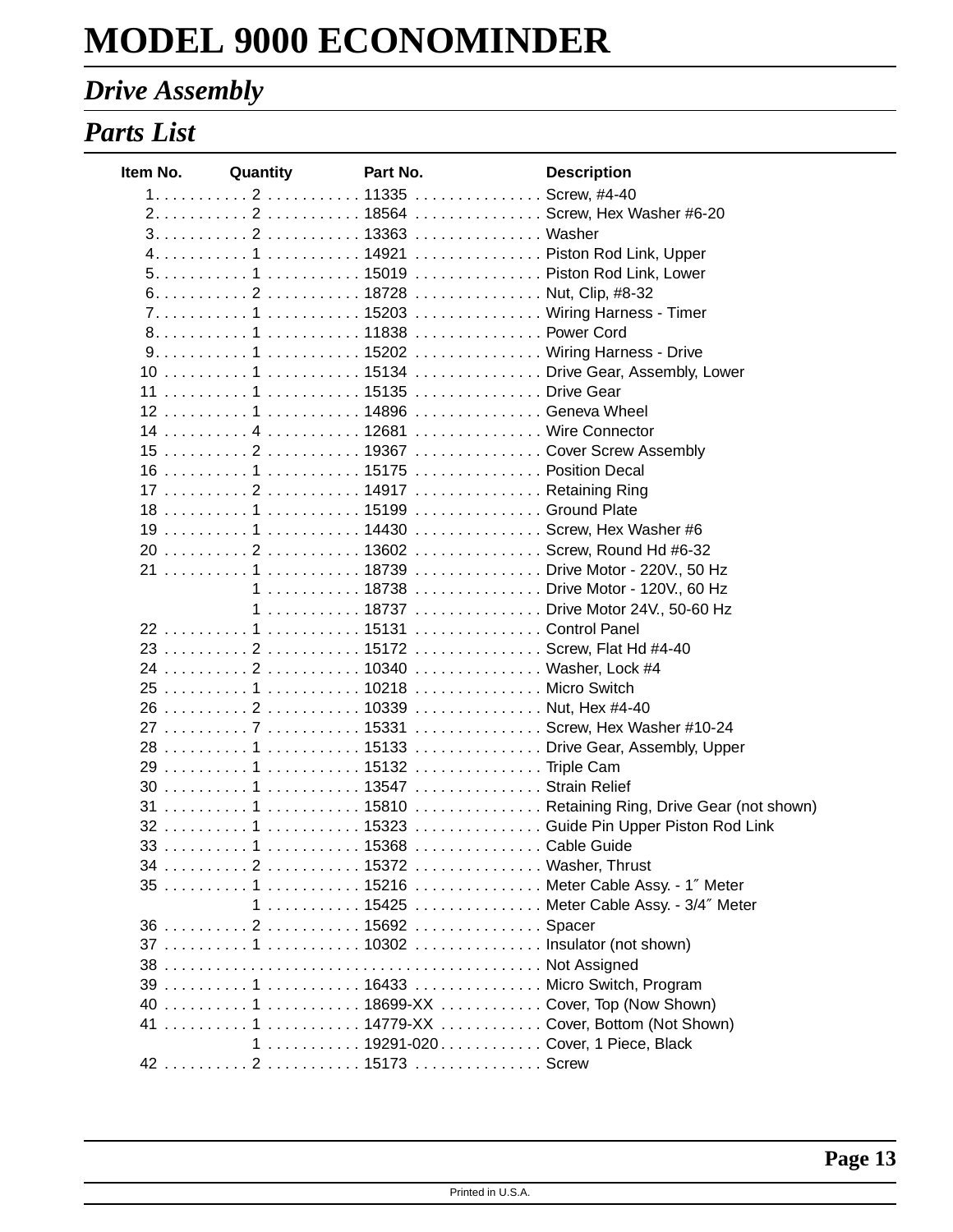## *Control Valve Assembly*

*(See opposite page for parts list)*

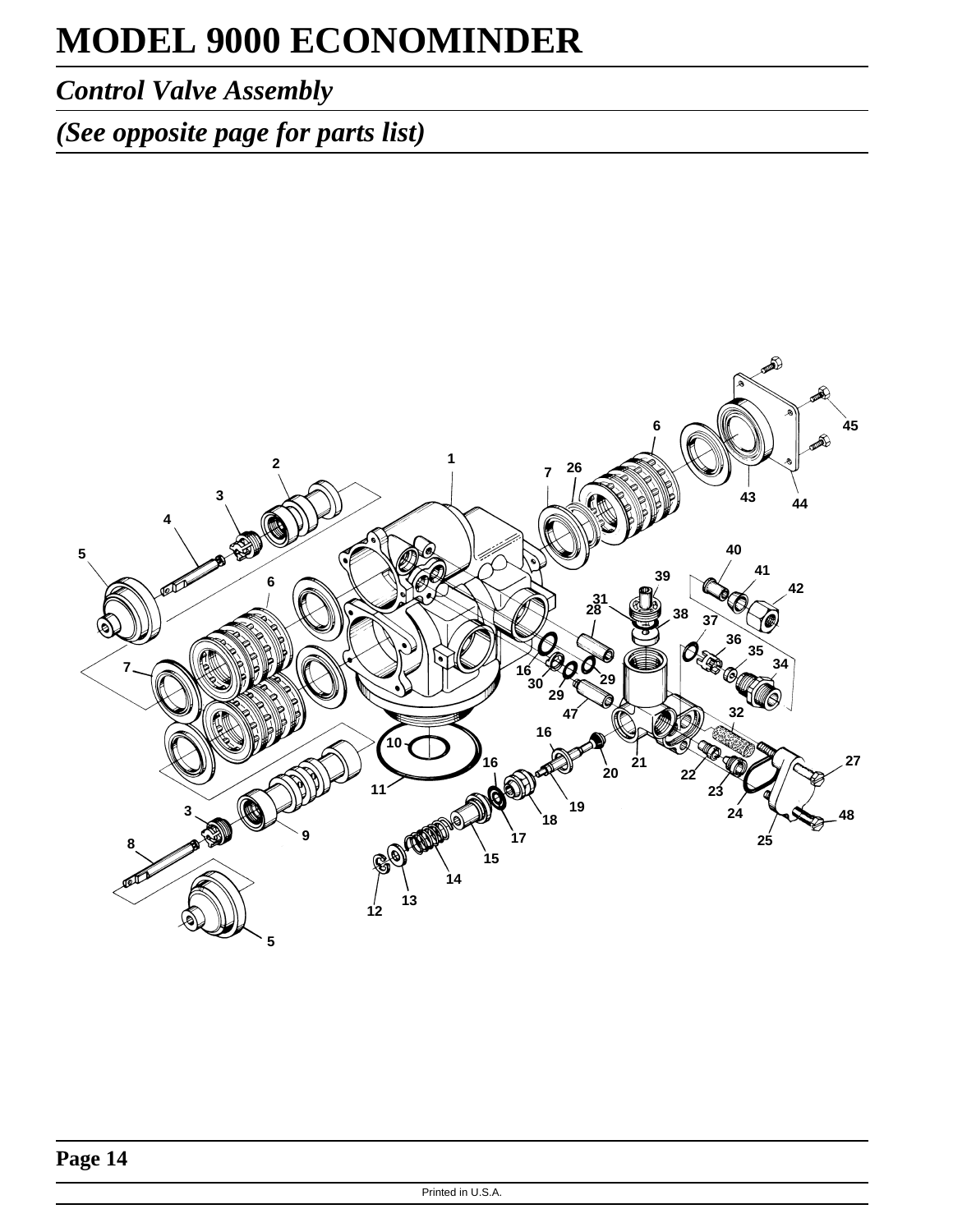## *Control Valve Assembly*

## *Parts List*

| ltem No. | Quantity | Part No.                                                                 | <b>Description</b>                                           |       |                                                                |
|----------|----------|--------------------------------------------------------------------------|--------------------------------------------------------------|-------|----------------------------------------------------------------|
|          |          | 1  1 14861-01  Valve Body                                                |                                                              |       |                                                                |
|          |          |                                                                          |                                                              |       |                                                                |
|          |          | 3  2 14309 Piston Rod Retainer                                           |                                                              |       |                                                                |
|          |          |                                                                          | 216590 Piston Rod Retainer, HW                               |       |                                                                |
|          |          |                                                                          |                                                              |       |                                                                |
|          |          | 5  2 13446 End Plug Assy.                                                |                                                              |       |                                                                |
|          |          | 213446-01 End Plug Assy., HW                                             |                                                              |       |                                                                |
|          |          |                                                                          |                                                              |       |                                                                |
|          |          | 12 14241-01 Spacer, HW                                                   |                                                              |       |                                                                |
|          |          | 7  16  13242 Seal                                                        |                                                              |       |                                                                |
|          |          | 16 18759 Seal, HW                                                        |                                                              |       |                                                                |
|          |          | 8  1 14920 Piston Rod, Lower                                             |                                                              |       |                                                                |
|          |          | 9  1 14905 Piston, Lower                                                 |                                                              |       |                                                                |
|          |          |                                                                          |                                                              |       |                                                                |
|          |          |                                                                          |                                                              |       |                                                                |
|          |          | 12  1 11981-01  Retaining Ring                                           |                                                              |       |                                                                |
|          |          |                                                                          | 13  1 16098 Washer, Brine Valve (Nylon)                      |       |                                                                |
|          |          | 14  1 11973 Spring, Brine Valve                                          |                                                              |       |                                                                |
|          |          | 15  1 13165 Brine Valve Cap                                              |                                                              |       |                                                                |
|          |          | 16  3 13302 O-Ring, -014                                                 |                                                              |       |                                                                |
|          |          | 17  112550Quad Ring, -009                                                |                                                              |       |                                                                |
|          |          | 18  1 13167  Brine Valve Spacer                                          |                                                              |       |                                                                |
|          |          | 19  1  14925 Brine Valve Stem                                            |                                                              |       |                                                                |
|          |          |                                                                          |                                                              |       |                                                                |
|          |          |                                                                          |                                                              |       |                                                                |
|          |          |                                                                          | 22  110914 Injector Throat - Specify Size pg. 24             |       |                                                                |
|          |          |                                                                          | 10226. Injector Throat, SS                                   |       |                                                                |
|          |          |                                                                          | 23  110913 Injector Nozzle, Specify Size pg. 24              |       |                                                                |
|          |          | 10225 Injector Nozzle, SS                                                |                                                              |       |                                                                |
|          |          |                                                                          |                                                              |       |                                                                |
|          |          |                                                                          |                                                              |       |                                                                |
|          |          | 26  116595 Spacer                                                        |                                                              |       |                                                                |
|          |          |                                                                          | 27  113387 Screw, Hex Hd #10-24                              |       |                                                                |
|          |          |                                                                          |                                                              |       |                                                                |
|          |          | 29  2 13301 O-Ring, -011                                                 |                                                              |       |                                                                |
|          |          | 30  1 13497  Air Disperser                                               |                                                              |       |                                                                |
|          |          | 31  1 15348 O-Ring, -563                                                 |                                                              |       |                                                                |
|          |          | 32  1  10227  Injector Screen                                            |                                                              |       |                                                                |
|          |          |                                                                          |                                                              |       |                                                                |
|          |          | 34  1 13244 B.L.F.C. Fitting                                             |                                                              |       |                                                                |
|          |          |                                                                          | 37  1 16173 B.L.F.C. Fitting - Bored*                        |       |                                                                |
|          |          |                                                                          | 35 ………… 1…………………………………… B.L.FC. Button - Specify Size pg. 24 |       |                                                                |
|          |          |                                                                          | 36  1 13245 B.L.F.C. Button Retainer                         |       |                                                                |
|          |          | $1 \ldots \ldots \ldots 12977 \ldots \ldots \ldots \ldots 0$ -Ring, -015 |                                                              |       |                                                                |
|          |          |                                                                          |                                                              |       |                                                                |
|          |          |                                                                          |                                                              |       |                                                                |
|          |          |                                                                          |                                                              | Note: | For Hot Water Delete Items                                     |
|          |          | 115415Tube Insert - 1/2"*                                                |                                                              |       | 41 & 42 and use                                                |
|          |          |                                                                          |                                                              |       | 18698. . Nut & Sleeve Assy. 3/8"                               |
|          |          | 116124Ferrule - 1/2"*                                                    |                                                              |       | 15414. . Nut & Sleeve Assy. 1/2"                               |
|          |          | 42  110329Tube Nut - 3/8"                                                |                                                              |       |                                                                |
|          |          | 1 16123 Tube Nut - 1/2"*                                                 |                                                              |       |                                                                |
|          |          | 43  1 14928 Stub End Plug                                                |                                                              |       | * These parts are used with #4<br>Injector and 2 GPM or larger |
|          |          | 44  1 14906 End Plate                                                    |                                                              |       | <b>Brine Line Flow Control</b>                                 |
|          |          |                                                                          | 45  4 15137 Screw, Hex Washer, #10-24                        |       | (B.L.F.C.). Items 34, 35 and 36                                |
|          |          |                                                                          | 46  1 16140 Adapter, 1/2" T to 1/4" P (not shown)*           |       | are not used.                                                  |
|          |          |                                                                          | 47  1 15471 Brine Valve Stand Off                            |       |                                                                |
|          |          |                                                                          |                                                              |       |                                                                |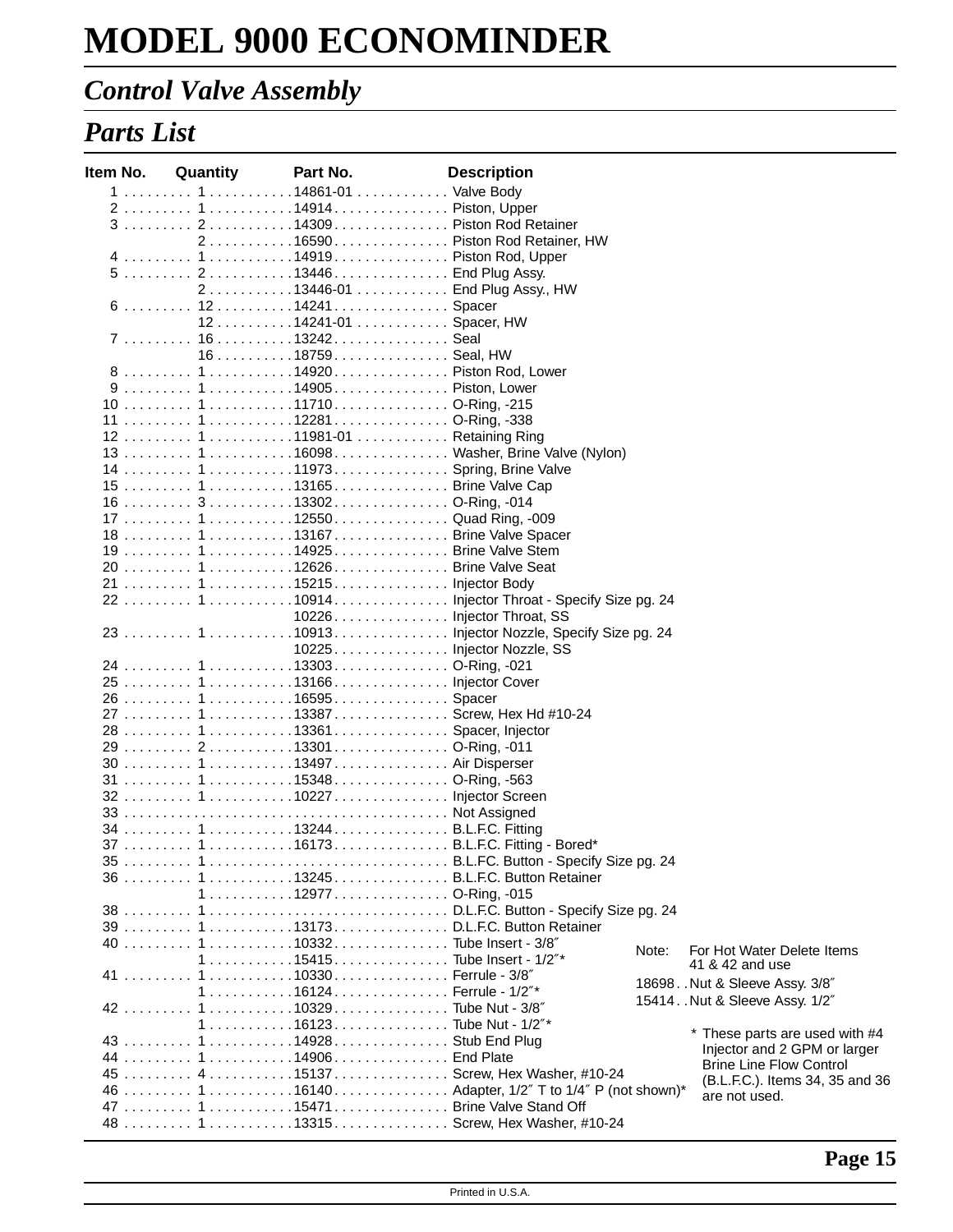## *Second Tank Adapter Assembly*



|                          |                   | <b>PARTS LIST</b>                                                                               |
|--------------------------|-------------------|-------------------------------------------------------------------------------------------------|
| <b>Item No.</b> Quantity | <b>Part No.</b>   | <b>Description</b>                                                                              |
|                          |                   | 1114864-01 2nd Tank Adapter                                                                     |
|                          |                   |                                                                                                 |
|                          |                   |                                                                                                 |
|                          |                   | $4 \ldots \ldots \ldots 1 \ldots \ldots \ldots 12281 \ldots \ldots \ldots \ldots 0$ -Ring, -338 |
|                          | $5$ 213708-40Yoke |                                                                                                 |
|                          |                   | 1. 15823-XX. Yoke Assy. Specify Tank Size                                                       |
|                          |                   |                                                                                                 |
|                          |                   |                                                                                                 |
|                          |                   |                                                                                                 |
|                          |                   |                                                                                                 |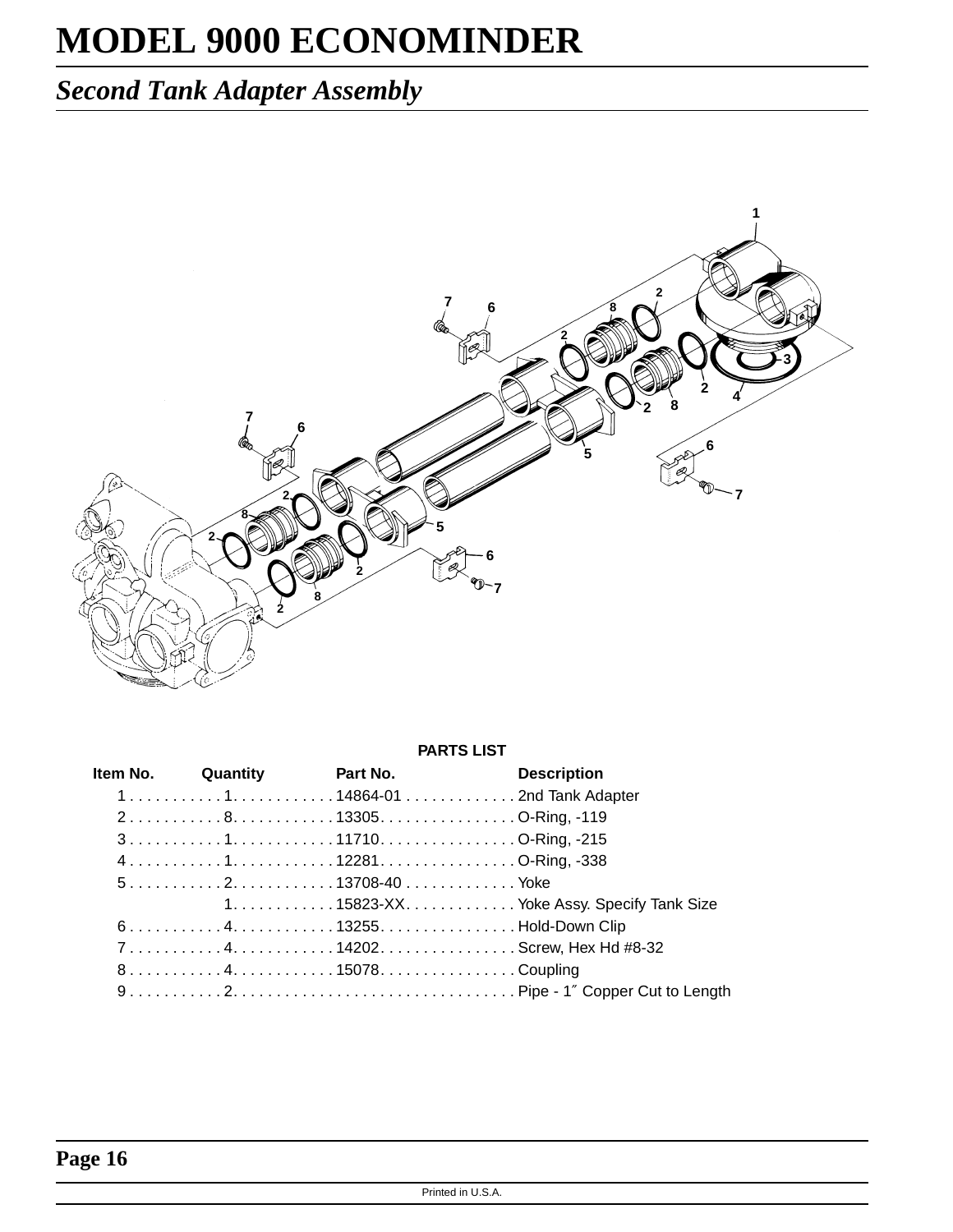## *Air Check*





|                                          |                  | <b>PARTS LIST</b>                          |
|------------------------------------------|------------------|--------------------------------------------|
| <b>Item No.</b> Quantity <b>Part No.</b> |                  | <b>Description</b>                         |
|                                          |                  |                                            |
|                                          |                  |                                            |
|                                          |                  |                                            |
|                                          |                  |                                            |
|                                          |                  |                                            |
|                                          |                  | 1  13555  90° Elbow - 3/8" T to 3/8" T, HW |
|                                          |                  |                                            |
|                                          |                  | 1  60003  #500 Air Check Assembly, HW      |
|                                          |                  | For Use With 2 GPM Flow Control            |
|                                          |                  |                                            |
|                                          |                  | 11  16123  Ferrule 1/2"                    |
|                                          |                  | 12  16124  Tube Nut 1/2"                   |
|                                          | 13  15413  Elbow |                                            |
|                                          |                  |                                            |
|                                          |                  | 60009-01. #900 Air Check Assembly, HW      |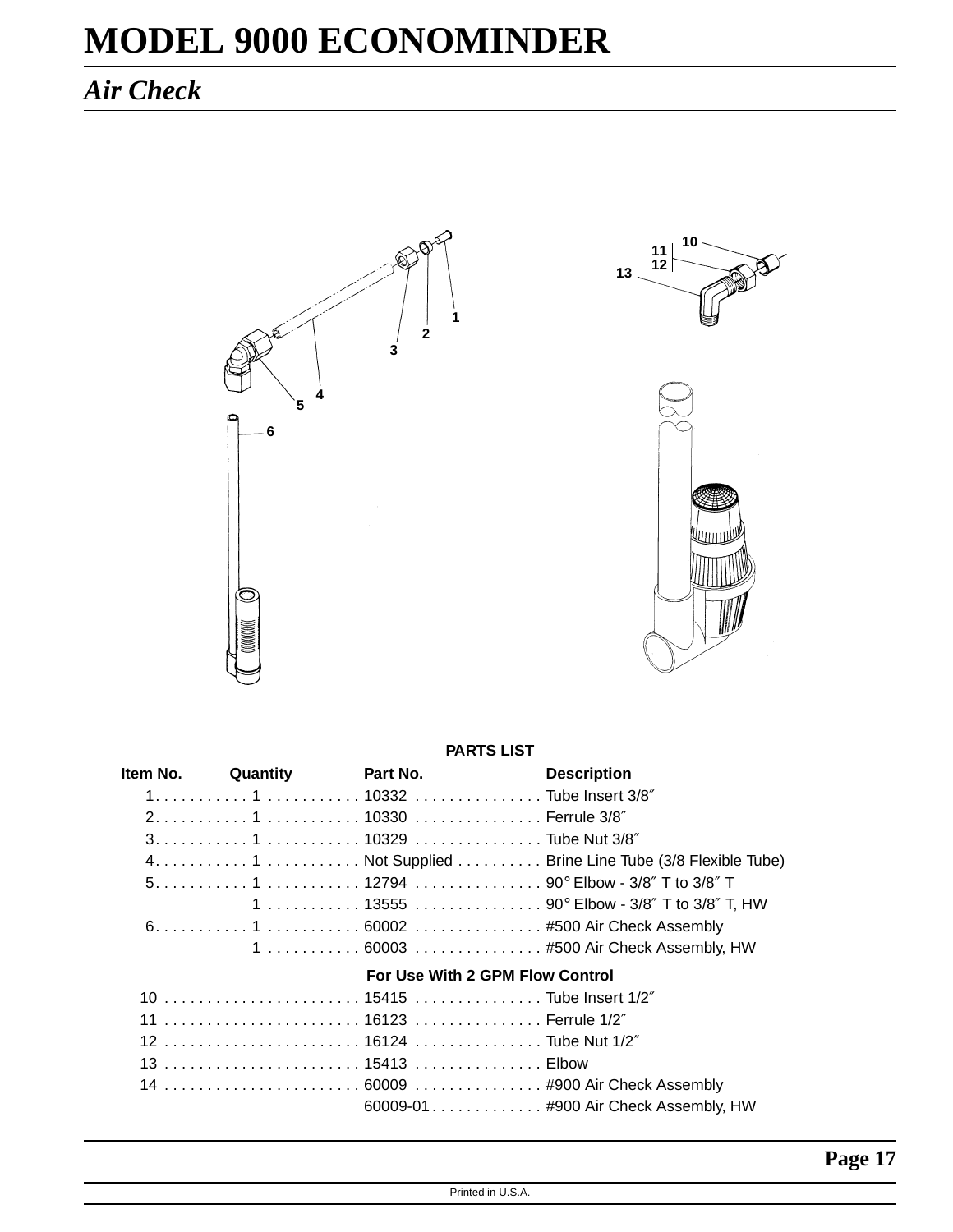## *1*″ *Meter Assembly*



#### **PARTS LIST**

| Item No. | Quantity | Part No. | <b>Description</b>                     |
|----------|----------|----------|----------------------------------------|
|          |          |          |                                        |
|          |          |          | 2 115218 Meter Cover Assy.             |
|          |          |          | 15237. Meter Cover Assy. (Ext. range)  |
|          |          |          |                                        |
|          |          |          |                                        |
|          |          |          | 1 13509-01 Impeller, HW                |
|          |          |          |                                        |
|          |          |          |                                        |
|          |          |          | 1  15043-10  Meter Body 1" - 11 B.S.P. |
|          |          |          |                                        |
|          |          |          |                                        |
|          |          |          |                                        |
|          |          |          |                                        |
|          |          |          |                                        |
|          |          |          |                                        |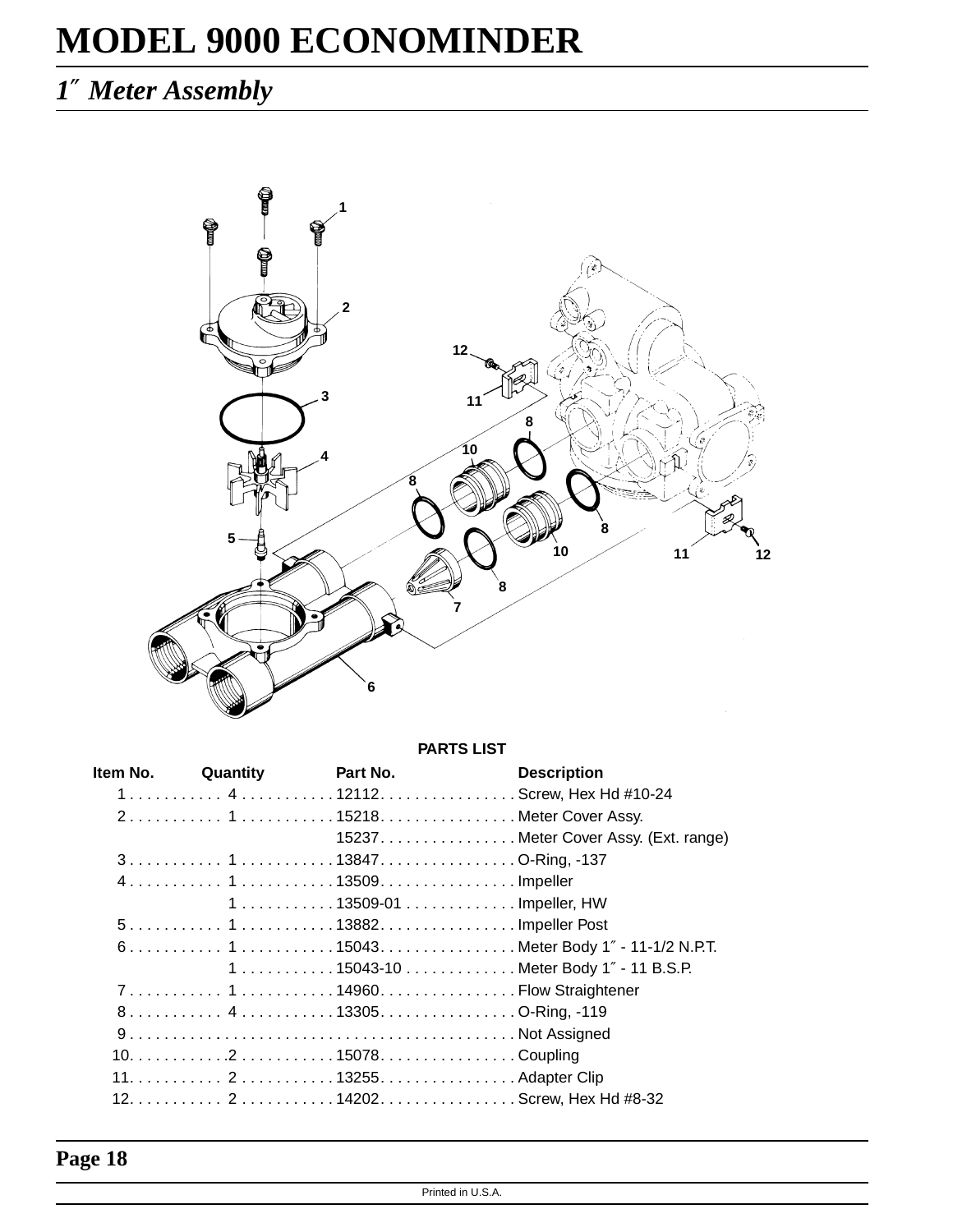## *3/4*″ *Meter Assembly*



#### **PARTS LIST**

|  | Item No. Cuantity Part No. | <b>Description</b>                   |
|--|----------------------------|--------------------------------------|
|  |                            | 1 4  12473  Screw, Hex Washer #10-24 |
|  |                            |                                      |
|  |                            |                                      |
|  |                            |                                      |
|  |                            |                                      |
|  |                            |                                      |
|  |                            |                                      |
|  |                            |                                      |
|  |                            |                                      |
|  |                            |                                      |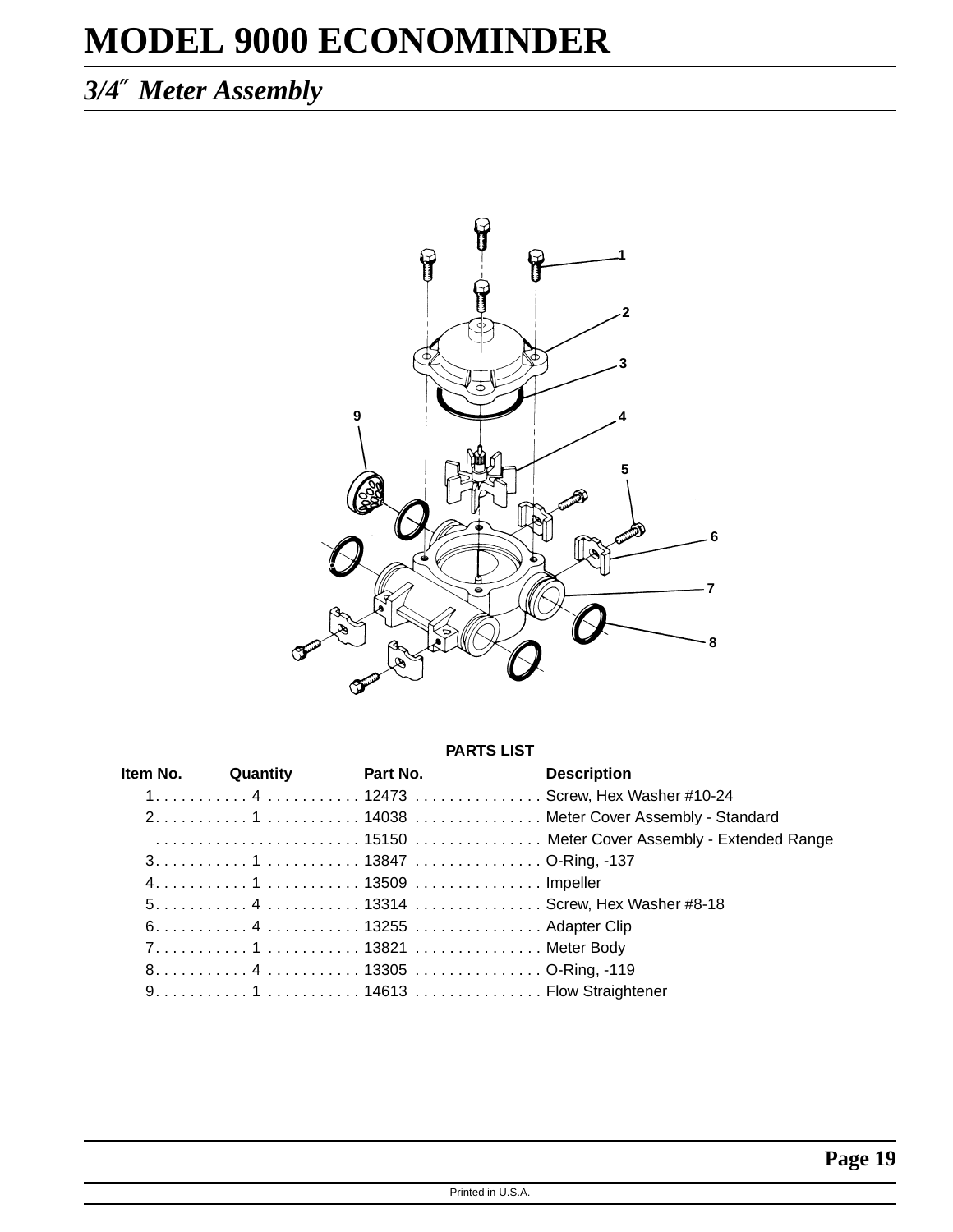## *Timer Assembly*

## *(See opposite page for parts list)*



**Page 20**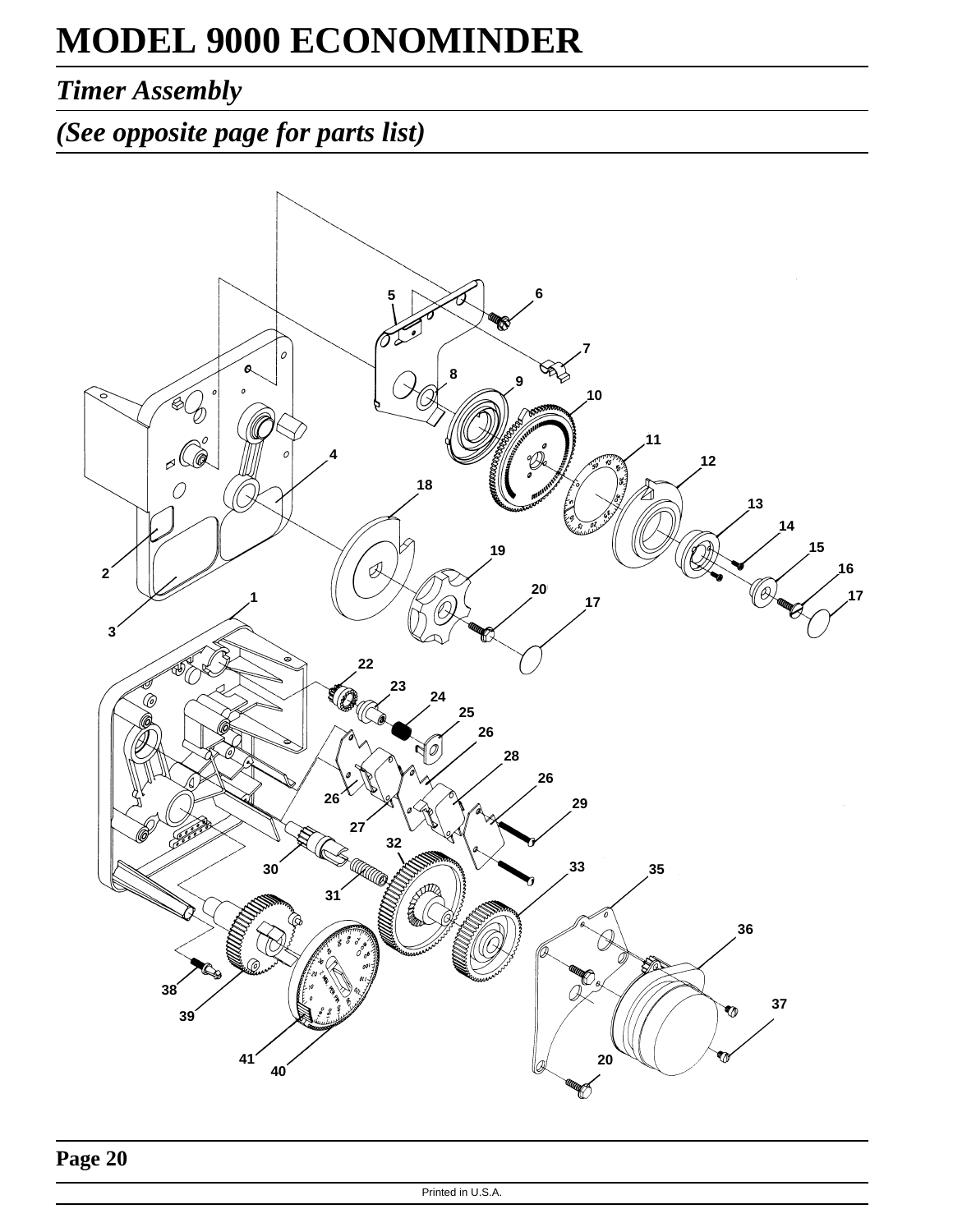## *Timer Assembly*

## *Parts List*

| Item No. | Quantity                                       | Part No.                    | <b>Description</b>                          |
|----------|------------------------------------------------|-----------------------------|---------------------------------------------|
|          |                                                |                             |                                             |
|          |                                                |                             |                                             |
|          |                                                |                             |                                             |
|          |                                                |                             |                                             |
|          |                                                |                             |                                             |
|          |                                                |                             |                                             |
|          |                                                |                             |                                             |
|          | 8. 1.  15407 . Washer, Plain #4                |                             |                                             |
|          |                                                |                             |                                             |
|          | 10 1 15224-01Drive Gear - Program Wheel        |                             |                                             |
|          | 11 1 15967 Gallon Label 3/4" Meter             |                             |                                             |
|          |                                                |                             | 15968 Gallon Label 3/4" Meter - Ext. Range  |
|          |                                                | 15969 Gallon Label 1" Meter |                                             |
|          |                                                |                             | 15970 Gallon Label 1" Meter - Ext. Range    |
|          |                                                |                             |                                             |
|          | 13 1 16218  Program Wheel Cover                |                             |                                             |
|          | 14 2 17054 Screw, #4-40                        |                             |                                             |
|          |                                                |                             |                                             |
|          |                                                |                             |                                             |
|          |                                                |                             |                                             |
|          | 18 1 15223 Cycle Actuator Gear                 |                             |                                             |
|          |                                                |                             |                                             |
|          | 20 4 13296 Screw, Hex Washer #6-20             |                             |                                             |
|          |                                                |                             |                                             |
|          |                                                |                             |                                             |
|          |                                                |                             |                                             |
|          | 25 1 14253 Retainer                            |                             |                                             |
|          |                                                |                             |                                             |
|          | 26 3 14087 Insulator                           |                             |                                             |
|          | 27 1 15314 Switch<br>28 1 15320 Switch         |                             |                                             |
|          |                                                |                             |                                             |
|          | 30 1 13018 Idler Shaft                         |                             |                                             |
|          |                                                |                             |                                             |
|          |                                                |                             |                                             |
|          | 32 1 13017 Idler Gear<br>33 1 13164 Drive Gear |                             |                                             |
|          |                                                |                             |                                             |
|          |                                                |                             |                                             |
|          |                                                |                             |                                             |
|          |                                                |                             | 18824 Motor - 220V 50 Hz. - 1/30 RPM        |
|          |                                                |                             | 19170 Motor - 120V 60 Hz. - 1/15 RPM        |
|          |                                                |                             | 18825 Motor - 220V 50 Hz. - 1/15 RPM        |
|          |                                                |                             | 19169 Motor - 24V 60Hz - 1/15 RPM           |
|          |                                                |                             | 19168 Motor - 24V 50Hz - 1/15 RPM           |
|          | 37 2 13278 Screw, #6-32                        |                             |                                             |
|          | 38 1 14265 Spring Clip                         |                             |                                             |
|          |                                                |                             |                                             |
|          |                                                |                             |                                             |
|          |                                                |                             | 1 19210-02 Program Wheel Assembly - 90 min. |
|          | 41 23 15493 Roll Pin                           |                             |                                             |
|          |                                                |                             |                                             |
|          |                                                |                             |                                             |
|          |                                                | 15203 Harness               |                                             |
|          |                                                | 12681 Wire Nuts             |                                             |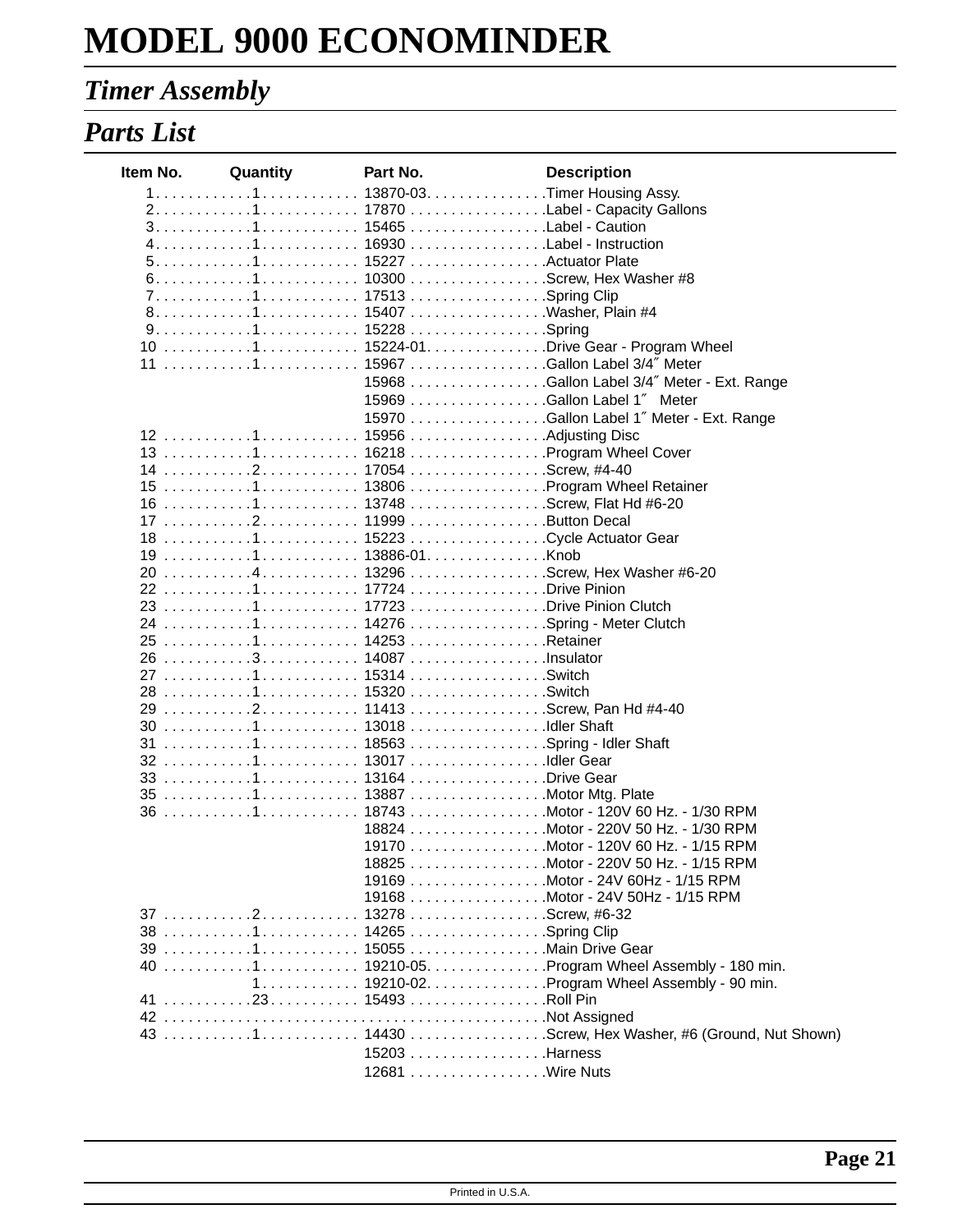## *Service Instructions*

| <b>PROBLEM</b> |                                        |          | <b>CAUSE</b>                                                                                                              | <b>CORRECTION</b> |                                                                                                                            |  |
|----------------|----------------------------------------|----------|---------------------------------------------------------------------------------------------------------------------------|-------------------|----------------------------------------------------------------------------------------------------------------------------|--|
|                | 1. Softener Fails To Regenerate.       | А.       | <b>Electrical Service To Unit Has</b><br>Been Interrupted.                                                                |                   | A. Assure Permanent Electrical<br>Service (Check Fuse, Plug, Pull<br>Chain or Switch).                                     |  |
|                |                                        | В.       | Timer Is Defective.                                                                                                       | В.                | Replace Timer.                                                                                                             |  |
| 2.             | Hard Water.                            | А.       | By-Pass Valve is Open.                                                                                                    | А.                | Close By-Pass Valve.                                                                                                       |  |
|                |                                        | В.       | No Salt in Brine Tank.                                                                                                    | В.                | Add Salt To Brine Tank and<br>Maintain Salt Level Above Water<br>Level.                                                    |  |
|                |                                        | C.       | Injector Screen Plugged.                                                                                                  |                   | C. Clean Injector Screen.                                                                                                  |  |
|                |                                        | D.       | Insufficient Water Flowing Into<br><b>Brine Tank</b>                                                                      | D.                | Check Brine Tank Fill Time And<br>Clean Brine Line Flow Control If<br>Plugged.                                             |  |
|                |                                        | Е.       | Hot Water Tank Hardness.                                                                                                  | Е.                | Repeated Flushings Of The Hot<br>Water Tank is Required.                                                                   |  |
|                |                                        | E.       | Leak At Distributor Tube.                                                                                                 | Е.                | Make Sure Distributor Tube Is<br>Not Cracked. Check O-Ring And<br>Tube Pilot.                                              |  |
|                |                                        |          | G. Internal Valve Leak.                                                                                                   |                   | G. Replace Seals and Spacers<br>And/Or Piston.                                                                             |  |
| 3.             | Unit Used Too Much Salt.               | Α.<br>В. | Improper Salt Setting.<br>Excessive Water in Brine Tank.                                                                  |                   | A. Check Salt Usage and Salt<br>Setting.                                                                                   |  |
|                |                                        |          |                                                                                                                           | В.                | See Problem No. 7.                                                                                                         |  |
| 4.             | Loss Of Water Pressure.                | Α.       | Iron Buildup In Line To Water<br>Conditioner.                                                                             | А.                | Clean Line To Water<br>Conditioner.                                                                                        |  |
|                |                                        | В.       | Iron Buildup In Water<br>Conditioner.                                                                                     | В.                | Clean Control and Add Mineral<br>Cleaner to Mineral Bed.<br>Increase Frequency of<br>Regeneration and/or Backwash<br>Time. |  |
|                |                                        | C.       | Inlet of Control Plugged Due to<br>Foreign Material Broken Loose<br>From Pipes By Recent Work<br>Done On Plumbing System. | C.                | Remove Pistons and Clean<br>Control.                                                                                       |  |
| 5.             | Loss of Mineral Through Drain<br>Line. |          | A. Air In Water System.                                                                                                   |                   | A. Assure That Well System Has<br>Proper Air Eliminator Control.<br>Check For Dry Well Condition.                          |  |
| 6.             | Iron In Conditioned Water.             | А.       | Fouled Mineral Bed.                                                                                                       | А.                | Check Backwash, Brine Draw<br>And Brine Tank Fill. Increase<br>Frequency Of Regeneration.                                  |  |
| 7.             | Excessive Water In Brine Tank.         | Α.       | Plugged Drain Line Flow<br>Control.                                                                                       |                   | A. Clean Flow Control.                                                                                                     |  |
|                |                                        | В.       | Plugged Injector System.                                                                                                  | В.                | Clean Injector and Screen.                                                                                                 |  |
|                |                                        | C.       | Timer Not Cycling.                                                                                                        | C.                | Replace Timer.                                                                                                             |  |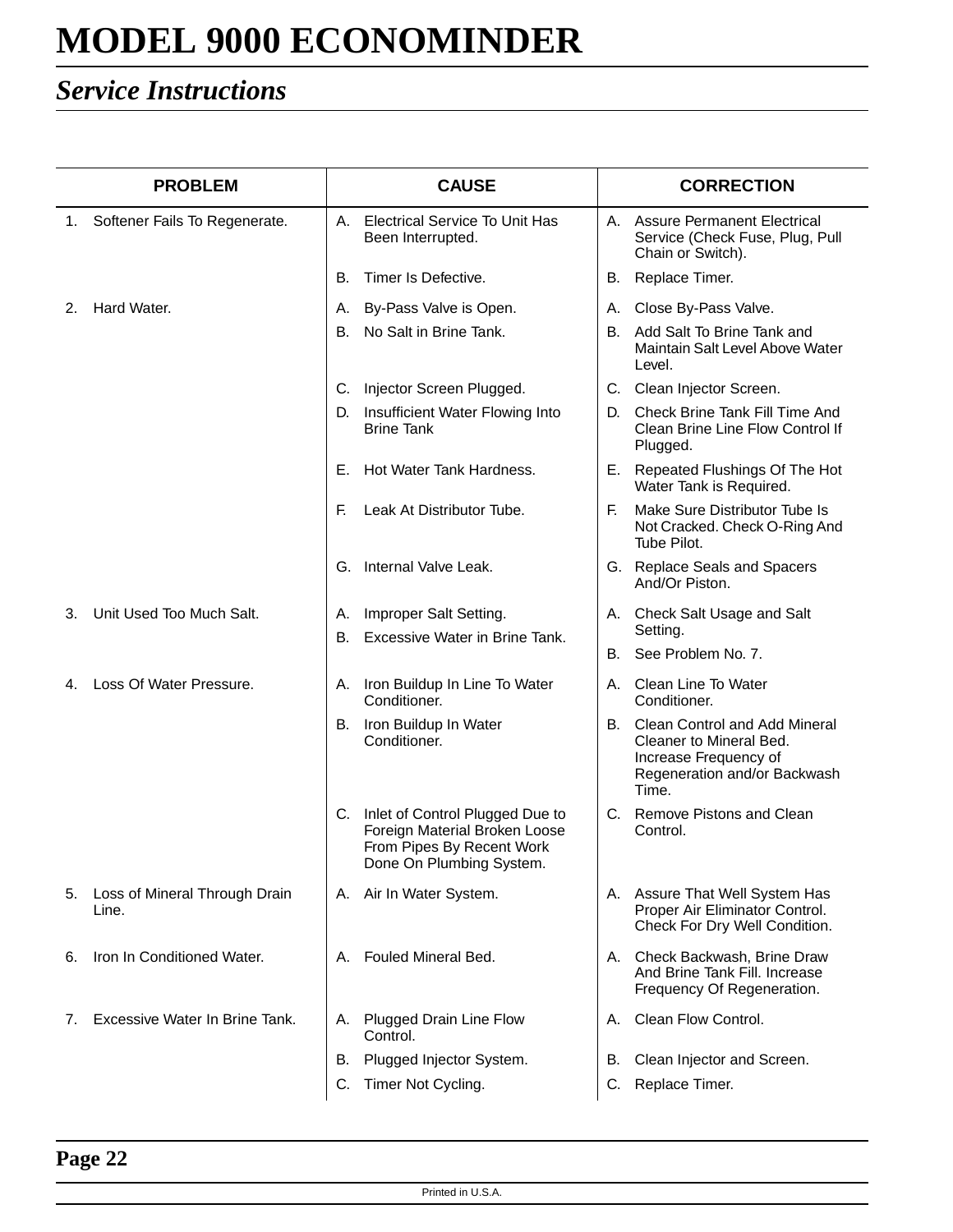## *Service Instructions (Cont'd.)*

| <b>PROBLEM</b>                      | <b>CAUSE</b>                                          | <b>CORRECTION</b>                                                                                                                           |
|-------------------------------------|-------------------------------------------------------|---------------------------------------------------------------------------------------------------------------------------------------------|
|                                     | Foreign Material In Brine Valve.<br>D.                | Replace Brine Valve Seat And<br>D.<br>Clean Valve.                                                                                          |
|                                     | Е.<br>Foreign Material In Brine Line<br>Flow Control. | Clean Brine Line Flow Control.<br>Е.                                                                                                        |
|                                     | F.<br>Power Loss During Brine Fill.                   | E.<br><b>Check Power Source.</b>                                                                                                            |
| Softener Fails To Draw Brine.<br>8. | Drain Line Flow Control Is<br>А.<br>Plugged.          | Clean Drain Line Flow Control.<br>А.                                                                                                        |
|                                     | Injector Is Plugged.<br>В.                            | Clean Injector.<br>В.                                                                                                                       |
|                                     | C.<br>Injector Screen Plugged.                        | Clean Screen.<br>C.                                                                                                                         |
|                                     | Line Pressure Is Too Low.<br>D.                       | Increase Line Pressure To 25<br>D.<br>P.S.I. Min.                                                                                           |
|                                     | Internal Control Leak.<br>Е.                          | Change Seals, Spacers and<br>Е.<br>Piston Assembly.                                                                                         |
| Control Cycles Continuously.<br>9.  | Broken or Shorted Switch.<br>А.                       | Determine If Switch or Timer Is<br>А.<br>Faulty and Replace it or<br>Replace Complete Power Head.                                           |
| 10. Drain Flows Continuously.       | Valve Is Not Programming<br>Α.<br>Correctly.          | A. Check Timer Program and<br>Positioning of Control. Replace<br>Power Head Assembly If not<br>Positioning Properly.                        |
|                                     | Foreign Material In Control.<br>В.                    | Remove Power Head Assembly<br>В.<br>And Inspect Bore, Remove<br>Foreign Material and Check<br>Control In Various Regeneration<br>Positions. |
|                                     | <b>Internal Control Leak.</b><br>C.                   | C.<br><b>Replace Seals and Piston</b><br>Assembly.                                                                                          |

#### **General Service Hints**

#### **Problem: Softener Delivers Hard Water.**

Cause could be that . . . Reserve Capacity Has Been Exceeded.

**Correction:** Check salt dosage requirements and reset program wheel to provide additional reserve.

Cause could be that . . . Program Wheel Is Not Rotating With Meter Output.

**Correction:** Pull cable out of meter cover and rotate manually. Program wheel must move without binding and cycle actuator must start the cycle before the clutch releases.

Cause could be that . . . Meter Is Not Measuring Flow.

**Correction:** Check output by observing rotation of small gear on front of timer (Note — program wheel must not be against regeneration stop for this check). Each tooth is approximately 75 gallons on 1″ installations. If not performing properly, replace meter.

Cause could be that . . . Trip Dog On Program Wheel Is Beyond Cycle Actuator Arm.

**Correction:**1. If power failed during regeneration; reset program wheel and cycle manually.

- 2. If exceeding system capacity before regeneration was completed; either a) increase system capacity, b) restrict flow rates, or c) change timer from 164 min./cycle to 82 min./cycle.
- 3. If defective timer; replace timer.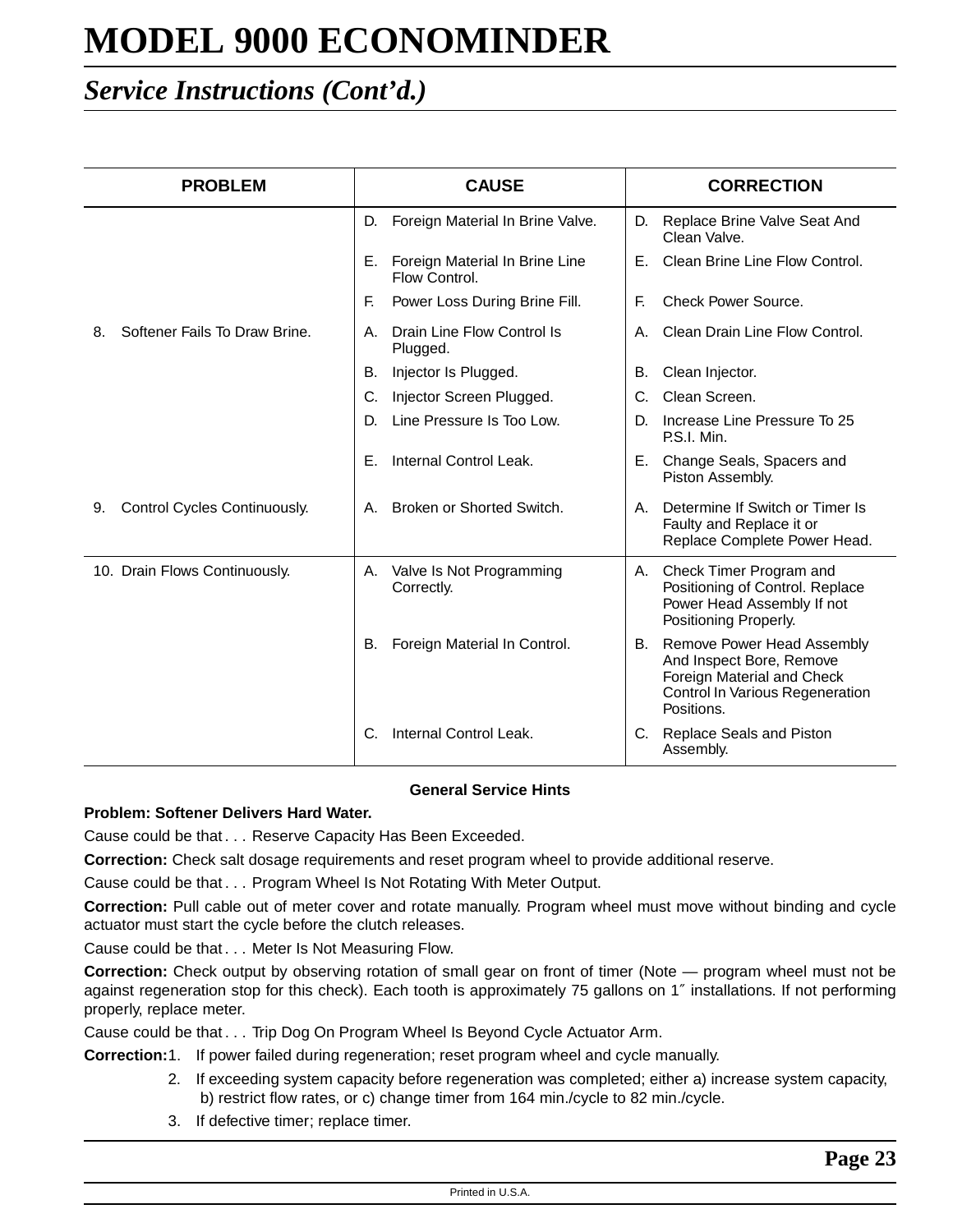## *2 Tank Wiring & Control Information*

#### **GREEN** GREEN . R PROGRAM TIMER<sub>Q</sub> RESET **MOTOR SWITCH SERVICE** CAM<br>SWITCH **GREEN BLACK RED RED YELLOW RAPID** BLACK RINSE SERVICE Ш **BRINE BROWN CYCLE BLACK** PROGRAM **BRINE** CAM **FILL BLUE** Ó, SWITCH **SWITCH** RAPID FILL DRIVE **BLACK** RINSE **BLACK BRINE &** ፵ RINSE-**BACKWASH** YELLOW **BLACK** ት<br>አር **BRINE & RINSE BROWN BLUE** BLACK (NEUTRAL) **BLACK BROWN WHITE** Ë **NELLOW** Ĕ **BLACK GREEN SERVICE** YELLOW-**RFD RFD BACKWASH BROWN-**|∘ ∘ါ]BLUE **BLUE** 局 **BLACK WHITE** BLACK

#### **9000 WIRING DIAGRAM**

#### **CONTROL INFORMATION**

| Tank Size Dia. | <b>Injector</b> | <b>Slow Rinse</b><br>Rate (gpm) | B.L.F.C. <sup>1</sup> | D.L.F.C. <sup>2</sup> | <b>Timer Motor</b> | Timer Setting <sup>3</sup> |
|----------------|-----------------|---------------------------------|-----------------------|-----------------------|--------------------|----------------------------|
| 6''            | #0 Red          | $.26$ gpm                       | $.5$ gpm              | $1.2$ gpm             | $1/15$ rpm         | $8 - 54 - 6 - 6$           |
| 7''            | #0 Red          | .26 gpm                         | $.5$ gpm              | $1.2$ gpm             | $1/15$ rpm         | $8 - 54 - 6 - 6$           |
| 8''            | #1 White        | .33 gpm                         | $.5$ gpm              | $1.5$ gpm             | $1/15$ rpm         | $8 - 54 - 6 - 6$           |
| 9''            | #1 White        | .33 gpm                         | $.5$ gpm              | $2.0$ gpm             | $1/15$ rpm         | $8 - 54 - 6 - 6$           |
| 10''           | #1 White        | $.33$ gpm                       | $.5$ gpm              | $2.4$ gpm             | $1/15$ rpm         | $8 - 54 - 6 - 6$           |
| 12''           | #2 Blue         | $.64$ gpm                       | $1.0$ gpm             | $3.5$ gpm             | $1/15$ rpm         | $8 - 54 - 6 - 6$           |
| 13''           | #2 Blue         | $.64$ gpm                       | $1.0$ gpm             | $4.0$ gpm             | $1/30$ rpm         | $8 - 60 - 6 - 6$           |
| 14''           | #3 Yellow       | .89 gpm                         | $1.0$ gpm             | 5.0 gpm               | $1/30$ rpm         | $8 - 60 - 6 - 6$           |
| 16''           | #3 Yellow       | .89 gpm                         | $1.0$ gpm             | $7.0$ gpm             | $1/30$ rpm         | $8 - 70 - 6 - 6$           |

<sup>1</sup> B.L.F.C. (Brine Line Flow Control). Refill Rate for Filling Brine Tank.

<sup>2</sup> D.L.F.C. (Drain Line Flow Control). Backwash and Rapid Rinse Flow Rates.

3 8-54-6-6 Refer to -8 min. Backwash; 54 min. Brine and Slow Rinse; 6 min. Rapid Rinse; 6 min. Brine Tank Refill.

Note: Due to varying water conditions, tank sizes and water pressures, the above settings should be used only as a guideline.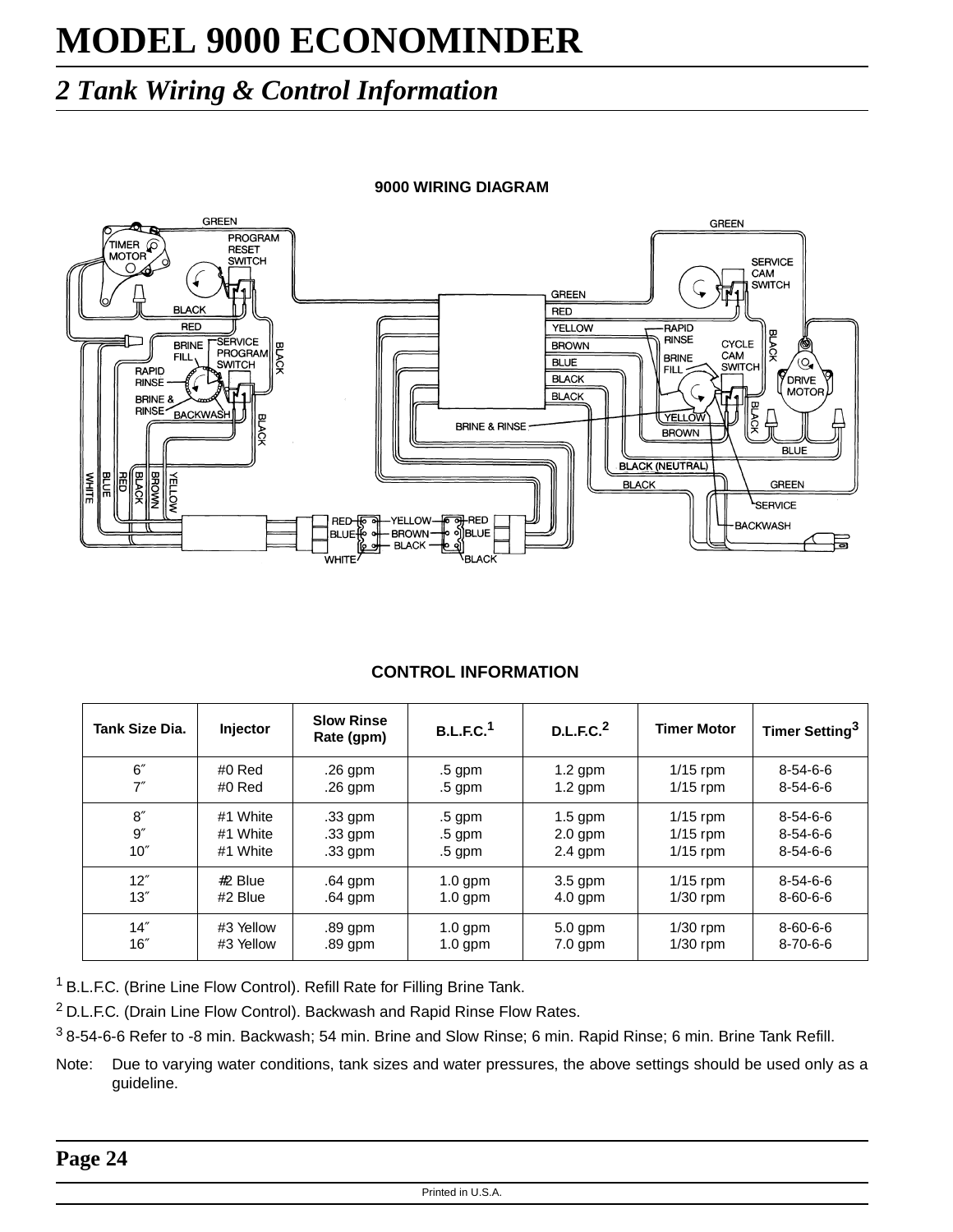## *Controlled Dimensions*

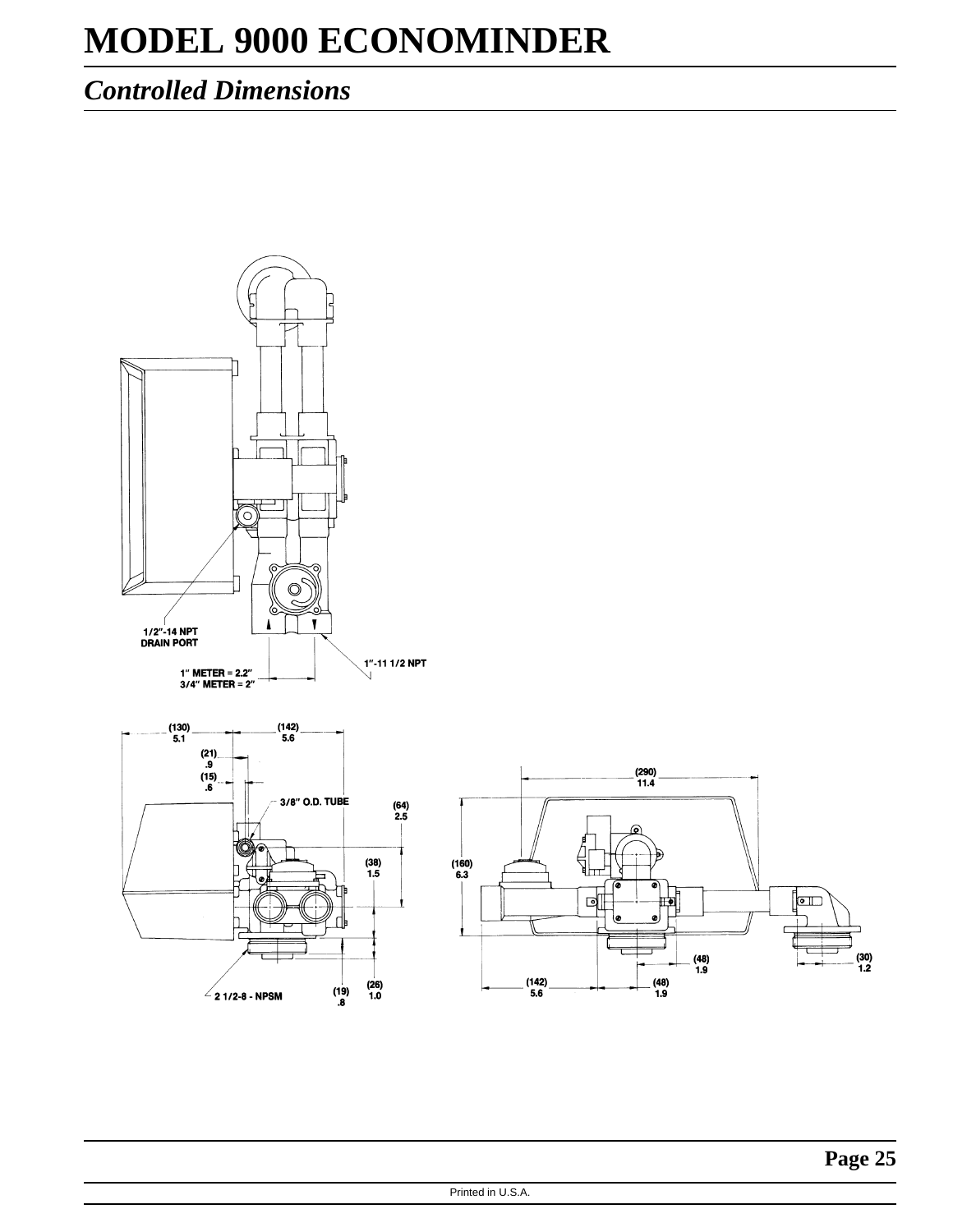### *Service Assemblies*

| 60022-25  BLFC .25 GPM                             |                                  |                     | 60400Piston Assy, 9000 Up                              |
|----------------------------------------------------|----------------------------------|---------------------|--------------------------------------------------------|
| 60022-50  BLFC .50 GPM                             |                                  |                     | For Illustration, See Pa                               |
| 60022-100  BLFC 1.0 GPM                            |                                  | 111335Screw, Fil Hd |                                                        |
|                                                    | For Illustration, See Page 14    |                     | Mach 4-40 X 3/16                                       |
| 1 12094 Flow Washer . 25 GPM                       |                                  |                     | 113446 End Plug, White Assy                            |
|                                                    | 12095 Flow Washer .50 GPM        |                     | 114309Retainer, Piston Rod                             |
|                                                    | 12097 Flow Washer 1.0 GPM        |                     | 114914Piston, Upper 9000                               |
| 1 12977 O-Ring - 015                               |                                  |                     | 114919Piston Rod, Upper                                |
| 1 13244 Adapter, BLFC                              |                                  |                     | 114921Link, Piston Rod                                 |
| 113245 Retainer, BLFC Button                       |                                  |                     | 60125Seal & Spacer Kit,                                |
|                                                    |                                  |                     | 9000 - Upper                                           |
|                                                    | 60350 Brine Valve Assy, 9000     |                     | For Illustration, See Pa                               |
|                                                    | For Illustration, See Page 14    | 513242Seal          |                                                        |
| 1 11973 Spring, Brine Valve                        |                                  | 414241Spacer        |                                                        |
| 111981 Retaining Ring                              |                                  |                     |                                                        |
| 1 16095 Washer, Plain #10 Nylon                    |                                  |                     | 60421Seal & Spacer Kit, 90                             |
| 1 12550 Quad Ring, -009                            |                                  |                     | Lower                                                  |
| 112626 Seat, Brine Valve                           |                                  |                     | For Illustration, See Pa                               |
| 113165 Cap, Brine Valve                            |                                  | 1113242Seal         |                                                        |
| 1 13167 Spacer, Brine Valve<br>213302 O-Ring, -014 |                                  | 814241Spacer        |                                                        |
| 114925 Brine Valve Stem, 9000                      |                                  | 116595Spacer, 9000  |                                                        |
|                                                    |                                  |                     | 604129000 Powerhead Asse                               |
|                                                    | 60385-XXXX. Injector/Drain Assy  |                     | See "Parts Price List"                                 |
|                                                    | See "Parts Price List"           |                     |                                                        |
|                                                    |                                  |                     | 60375-XX9000, Timer 1/15 RPM                           |
|                                                    | 60086 3/4" Meter, Standard Range |                     |                                                        |
|                                                    | 60087 3/4" Meter, Extended Range |                     | 60376-XX9000, Timer 1/30 RPM<br>See "Parts Price List" |
|                                                    | For Illustration and Parts       |                     |                                                        |
|                                                    | See Page 19                      |                     | 60136-9000 9000 Service Repair <b>h</b>                |
|                                                    |                                  |                     | See "Parts Price List"                                 |
|                                                    | 6O389. 1" Meter, Standard Range  |                     |                                                        |
|                                                    |                                  |                     | <b>DLFC, Flow Washers</b>                              |
|                                                    | 60390 1" Meter, Extended Range   |                     | 12085Flow Washer, 1.2 GPM                              |
|                                                    | For Illustration and Parts       |                     | 12086Flow Washer, 1.5 GPM                              |
|                                                    | See Page 18                      |                     | 12087. Flow Washer, 2.0 GPM                            |
|                                                    | 60401 Piston Assy, 9000 Lower    |                     | 12088. Flow Washer, 2.4 GPM                            |
|                                                    | For Illustration and Parts       |                     | 12089Flow Washer, 3.0 GPM                              |
|                                                    | See Page 14                      |                     | 12090Flow Washer, 3.5 GPM                              |
| 111335 Screw, Fil Hd                               |                                  |                     | 12091. Flow Washer, 4.0 GPM                            |
|                                                    | Mach 4-40 x 3/16                 |                     | 12092. Flow Washer, 5.0 GPM                            |
| 113446 End Plug Assy White                         |                                  |                     | 12408. Flow Washer, 7.0 GPM                            |
| 114309 Retainer, Piston Rod                        |                                  |                     |                                                        |
| 114905 Piston, Lower 9000                          |                                  |                     |                                                        |
| 114920 Piston Rod, Lower                           |                                  |                     |                                                        |
| 115019 Link, Piston Rod                            |                                  |                     |                                                        |

#### **60400 . . . . . . . .Piston Assy, 9000 Upper** For Illustration, See Page 14 335. . . . . . . . . Screw, Fil Hd Mach 4-40 X 3/16  $446...$  . . . . . . . End Plug, White Assy 309. . . . . . . . Retainer, Piston Rod 914. . . . . . . . . Piston, Upper 9000  $1919...$ ......Piston Rod, Upper 921 . . . . . . . . Link, Piston Rod **60125 . . . . . . . .Seal & Spacer Kit, 9000 - Upper** For Illustration, See Page 14 242. . . . . . . . Seal 241 . . . . . . . . Spacer **60421 . . . . . . . .Seal & Spacer Kit, 9000 - Lower** For Illustration, See Page 14 242. . . . . . . . . Seal . 241 . . . . . . . . Spacer 595. . . . . . . . . Spacer, 9000 **60412 . . . . . . . .9000 Powerhead Assembly** See "Parts Price List" **60375-XX . . . . .9000, Timer 1/15 RPM 60376-XX . . . . .9000, Timer 1/30 RPM** See "Parts Price List" **60136-9000 . . .9000 Service Repair Kit** See "Parts Price List" **DLFC, Flow Washers 12085** . . . . . . . .Flow Washer, 1.2 GPM **12086** . . . . . . . .Flow Washer, 1.5 GPM **12087** . . . . . . . .Flow Washer, 2.0 GPM **12088** . . . . . . . .Flow Washer, 2.4 GPM **12089** . . . . . . . .Flow Washer, 3.0 GPM **12090** . . . . . . . .Flow Washer, 3.5 GPM **12091** . . . . . . . .Flow Washer, 4.0 GPM